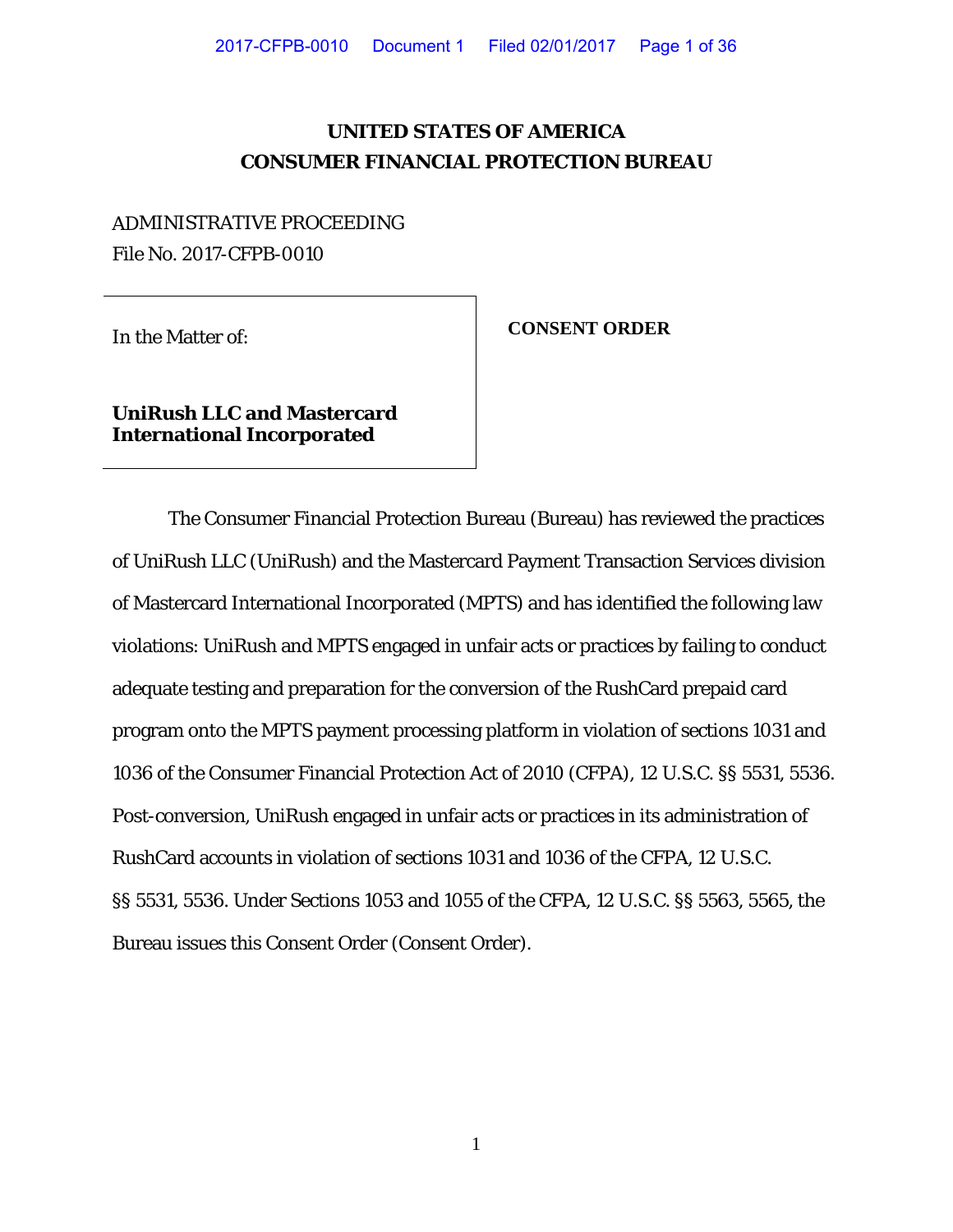## **I Overview**

- 1. In 2014, UniRush selected MPTS as its new payment processor for the RushCard. Services provided by MPTS include maintaining the system of record for the RushCard accounts and authorizing/settling card transactions on the Visa payment network on behalf of the card issuer. UniRush separately provides services on its systems that, when functioning, allow cardholders to, among other things, obtain direct ACH deposit of payroll and other funds to their cards, load funds onto their cards at various retail locations, maintain savings "goal" accounts, make bill payments and card to-card transfers, and obtain from UniRush information about their card balances and transactions through the cardholder website, mobile phone application, and customer service agents.
- 2. Respondents jointly scheduled the payment processor conversion for October 10- 12, 2015, after which MPTS would begin providing payment processing services. At the time of the conversion, there were approximately 652,000 active RushCard users, approximately 272,000 of whom received direct deposits of their pay and/or government benefits on the RushCard.
- 3. MPTS and UniRush's pre-conversion testing and preparation did not ensure that: (1) the conversion of RushCard accounts onto the MPTS payment processing platform would be completed within the specified timeframe for the conversion; (2) all RushCard accounts would be successfully transferred onto the MPTS platform, resulting in many RushCard holders not being able to access funds stored on their RushCard after the conversion; (3) fees would be assessed and transaction approvals would occur consistent with UniRush's program rules and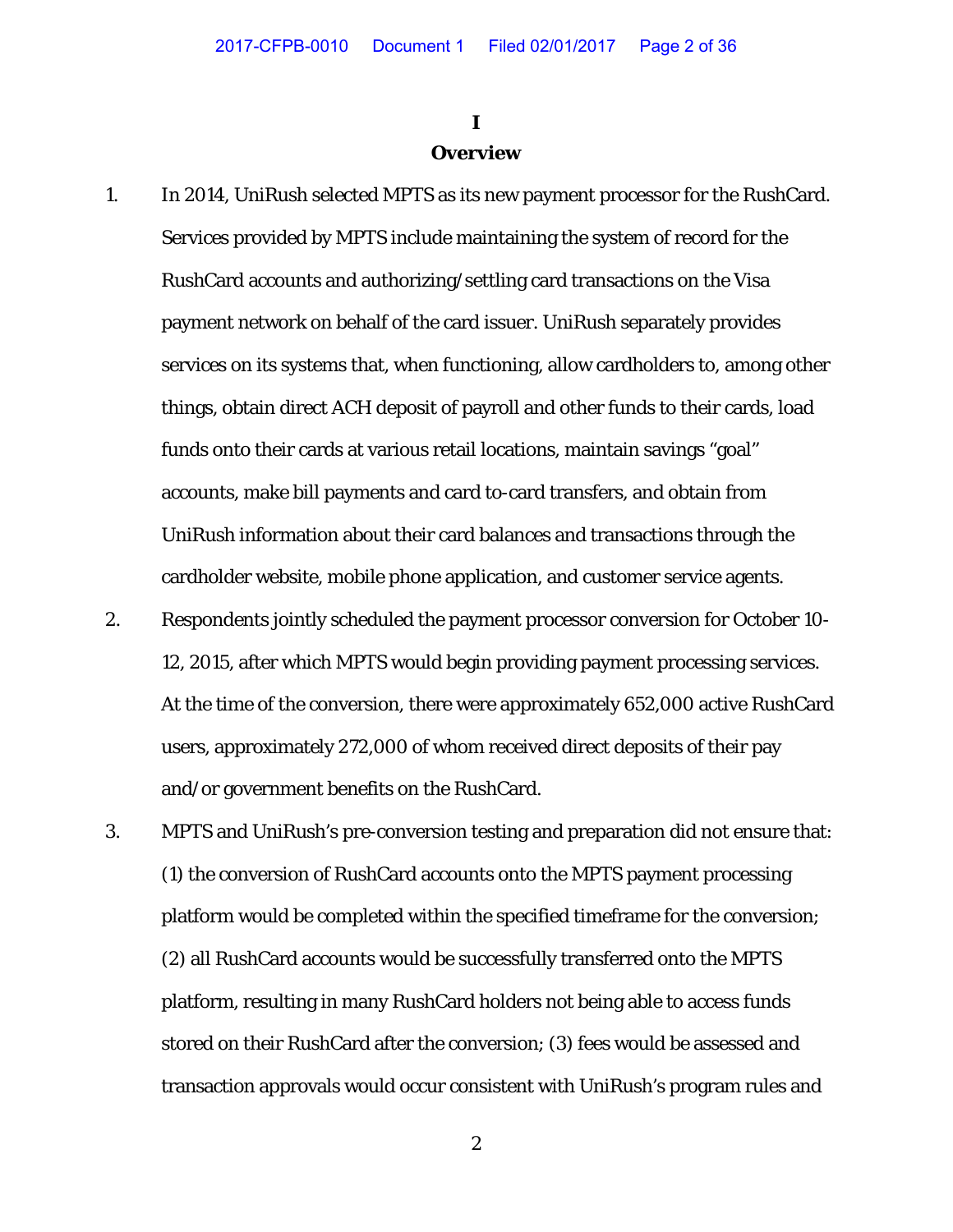RushCard terms and conditions; (4) UniRush could handle increased demands on its customer service system after the conversion in the event of significant service disruptions, causing consumers to spend hours on hold or not be able to reach customer service, and (5) MPTS would convey accurate information about consumers' balances to UniRush when it declined certain transactions.

4. Post-conversion, UniRush's administration of its prepaid card program resulted in some consumers: (1) not timely receiving their direct deposits; (2) receiving inaccurately inflated account balance information causing them to spend more funds than available on their cards; (3) not having access to funds they attempted to load onto their RushCards or that should have been available to them through subaccounts associated with RushCards, and (4) having negative account balances resulting from conversion failures that UniRush offset with subsequent deposits without the consumers' prior knowledge.

## **II Jurisdiction**

5. The Bureau has jurisdiction over this matter under sections 1053 and 1055 of the CFPA, 12 U.S.C. §§ 5563 and 5565.

## **III Stipulation**

6. Each Respondent has executed a "Stipulation and Consent to the Issuance of a Consent Order," dated January 30, 2017 (Stipulation), which are incorporated by reference and are accepted by the Bureau. By these Stipulations, Respondents have consented to the issuance of this Consent Order by the Bureau under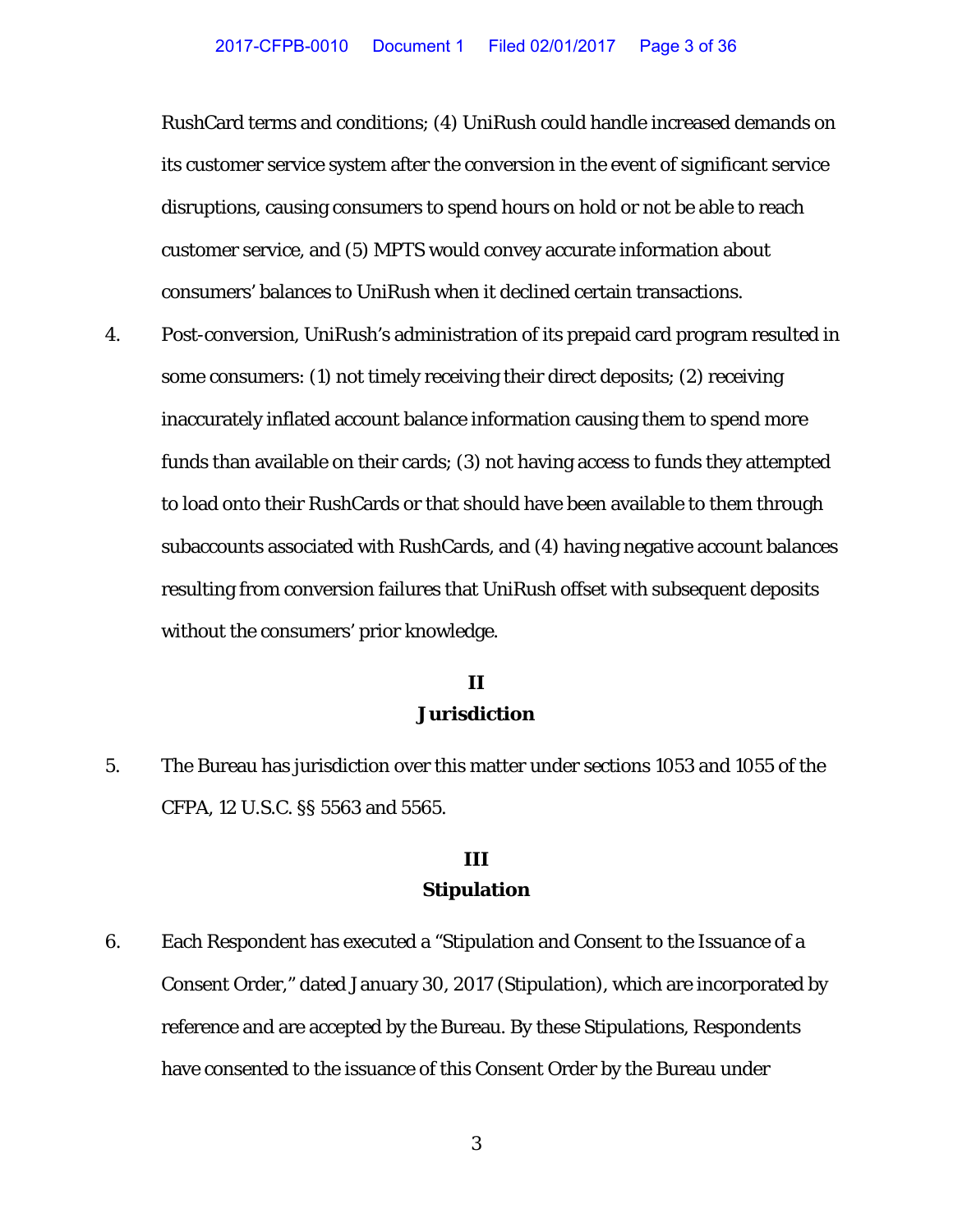sections 1053 and 1055 of the CFPA, 12 U.S.C. §§ 5563 and 5565, without admitting or denying any of the findings of fact or conclusions of law, except that Respondents admit the facts necessary to establish the Bureau's jurisdiction over Respondents and the subject matter of this action.

## **IV Definitions**

- 7. The following definitions apply to this Consent Order:
	- a. "Active RushCard Account" means a RushCard account in an active status with any recorded account activity (any data recorded for the account, including but not limited to transactions and attempted transactions) within the previous 90 days.
	- b. "Affected Consumers" means consumers with a RushCard account as of October 11, 2015, with any recorded account activity (any data recorded for the account, including but not limited to transactions and attempted transactions) within the six months prior to and including October 11, 2015.
	- c. "Allocation Agreement" means the separate agreement between Respondents, which sets forth each respective party's allocable share of the amount of consumer redress specified in Paragraphs 66 and 73, civil money penalty specified in Paragraph 76, and administrative costs and expenses paid to third parties in administering the cost of consumer redress.
	- d. "Board" means Respondent MPTS's and Respondent UniRush's respective and duly-elected and acting Boards of Directors, or a respective committee thereof.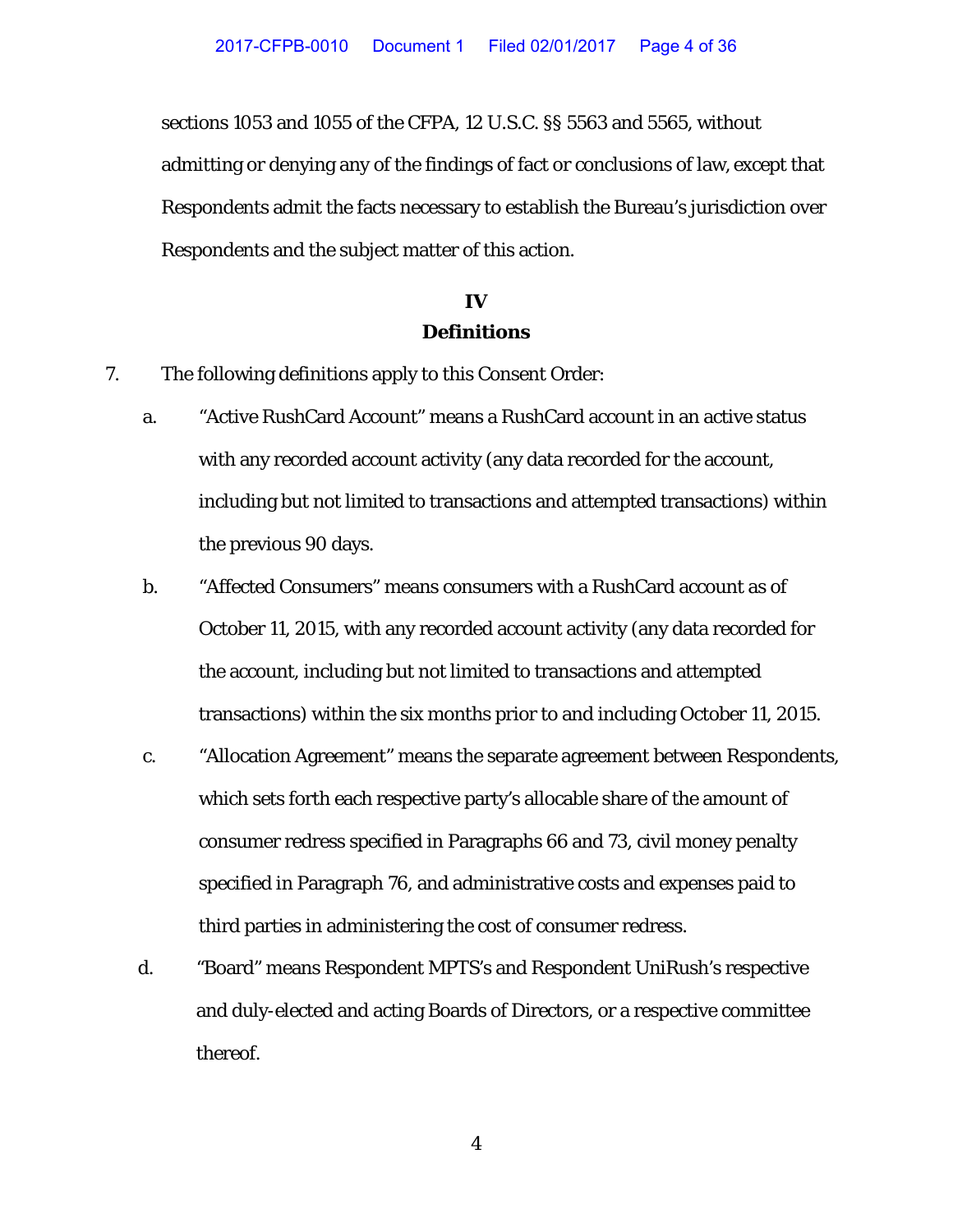- e. "Class Action Settlement Agreement" means the agreement settling the actions titled *Fuentes, et al. v. UniRush, LLC, et al.*, Case No. 1:15-cv-08372 (S.D.N.Y*.*); *Huff v. UniRush, LLC et al.*, Case No. 2:15-cv- 02253 (E.D. Cal.); *Peterkin v. UniRush, LLC, et al.*, Case No. 1: 15-cv-08573 (S.D.N.Y.); and *Jones v. UniRush, LLC, et. al.,* Case No. 5:15-cv-05996 (E.D. Pa.).
- f. "Effective Date" means the date on which the Consent Order is issued.
- g. "Enforcement Director" means the Assistant Director of the Office of Enforcement for the Consumer Financial Protection Bureau, or his/her delegate.
- h. "Related Consumer Action" means a private action by or on behalf of one or more consumers or an enforcement action by another governmental agency brought against Respondents based on substantially the same facts as described in Section V of this Consent Order.
- i. "Respondents" means collectively UniRush LLC (UniRush) and Mastercard International Incorporated ("Mastercard") and their successors and assigns.

## **V Bureau Findings and Conclusions**

The Bureau finds the following:

- 8. UniRush is a Delaware limited liability company headquartered in the greater Cincinnati area. Since 2003, UniRush has marketed and administered the RushCard brand of general purpose reloadable prepaid cards.
- 9. Mastercard is a global financial services corporation incorporated in Delaware and headquartered in Purchase, New York. Mastercard Payment Transaction Services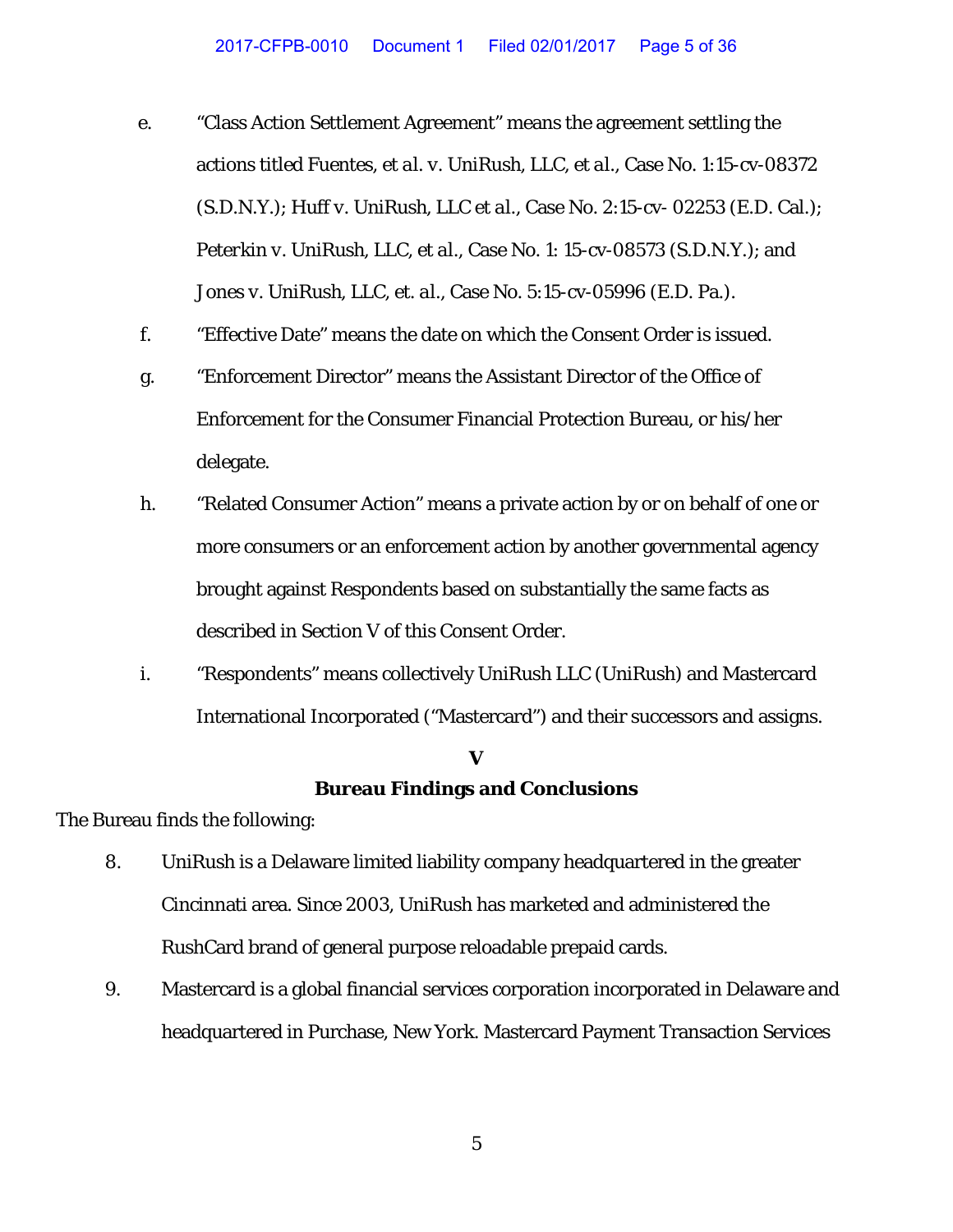(MPTS) is a division of Mastercard International Incorporated and is the current payment processor for the RushCard.

- 10. UniRush is a "covered person" under 12 U.S.C. § 5481(6) as a seller and provider of "stored value or payment instruments." 12 U.S.C. § 5481(15)(A)(v). In its role as program administrator, UniRush designs and controls the functions of RushCard and is principally responsible for setting the terms and conditions of the stored value provided to the consumer.
- 11. Mastercard is a "covered person" under 12 U.S.C. § 5481(6) as a service provider to UniRush. 12 U.S.C. § 5481(26).
- 12. Respondents spent 13 months jointly preparing to transfer RushCard accounts from UniRush's prior payment processing platform to the MPTS payment processing platform during the October 10-12, 2015, payment processor conversion.
- 13. Respondents committed acts or practices before, during, and after the payment processor conversion that adversely impacted consumers.

## **Findings and Conclusions as to MPTS's Unfair Acts or Practices Related to Pre-Conversion Testing for UniRush**

- <span id="page-5-0"></span>14. MPTS maintained several environments in which UniRush tested the payment processing services provided by MPTS in the months prior to the conversion. MPTS and UniRush conducted multiple mock tests in preparation for the actual conversion of the account data onto the MPTS processing platform.
- 15. MPTS's mock testing for the RushCard conversion did not accurately simulate the conditions under which the payment processor conversion would take place,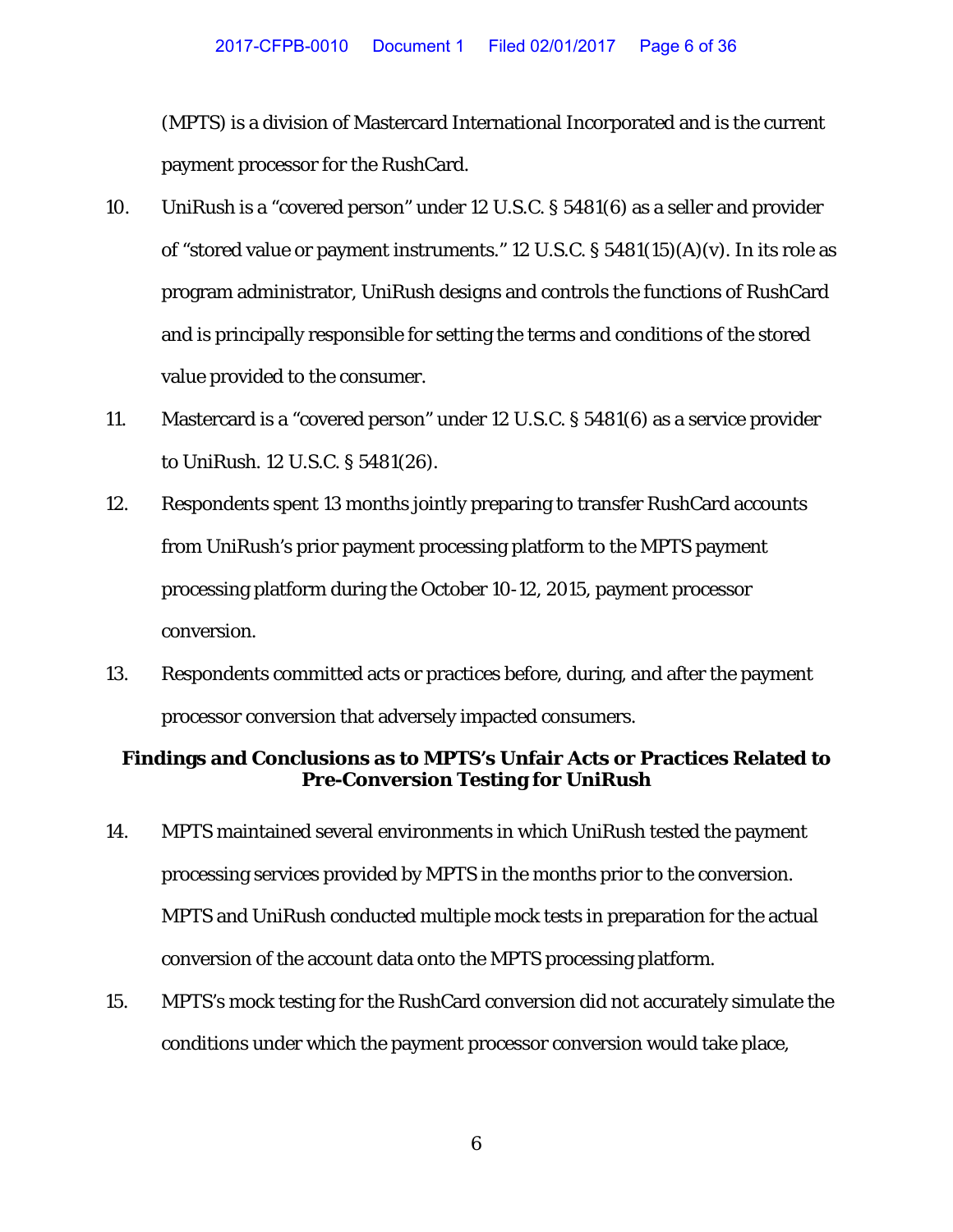resulting in an inaccurate estimate of the amount of time required for the conversion.

- 16. MPTS also denied UniRush's request to conduct a full additional mock conversion to validate and process a new data file that MPTS identified as necessary to successfully convert UniRush without postponing the conversion. Rather, MPTS merely confirmed the data was formatted properly without testing whether it could upload the file to its processing platform.
- 17. MPTS's inadequate mock testing for UniRush contributed to the actual RushCard conversion taking longer than anticipated, which injured consumers. Consumers were informed that the blackout period during the conversion—where RushCard holders could neither access their funds nor transact with their cards—would last from 3-8 a.m., but the blackout period lasted approximately 3.5 hours longer. Approximately 20,824 consumers experienced declined transactions during this extended blackout period.
- 18. Respondents ended the extended blackout period before all the files containing RushCard account activity information (including recent transaction and balance information) were loaded on MPTS's processing platform, but only after Mastercard agreed to cover any losses to UniRush caused by consumers who spent more funds than they had available on their RushCards, a possibility resulting from MPTS's authorization of transactions without the most up to date account balance information.
- 19. MPTS's pre-conversion testing for the RushCard conversion contributed to certain configuration errors with UniRush's prepaid card program that resulted in: (1) approximately 13,180 cardholders not being able to access their account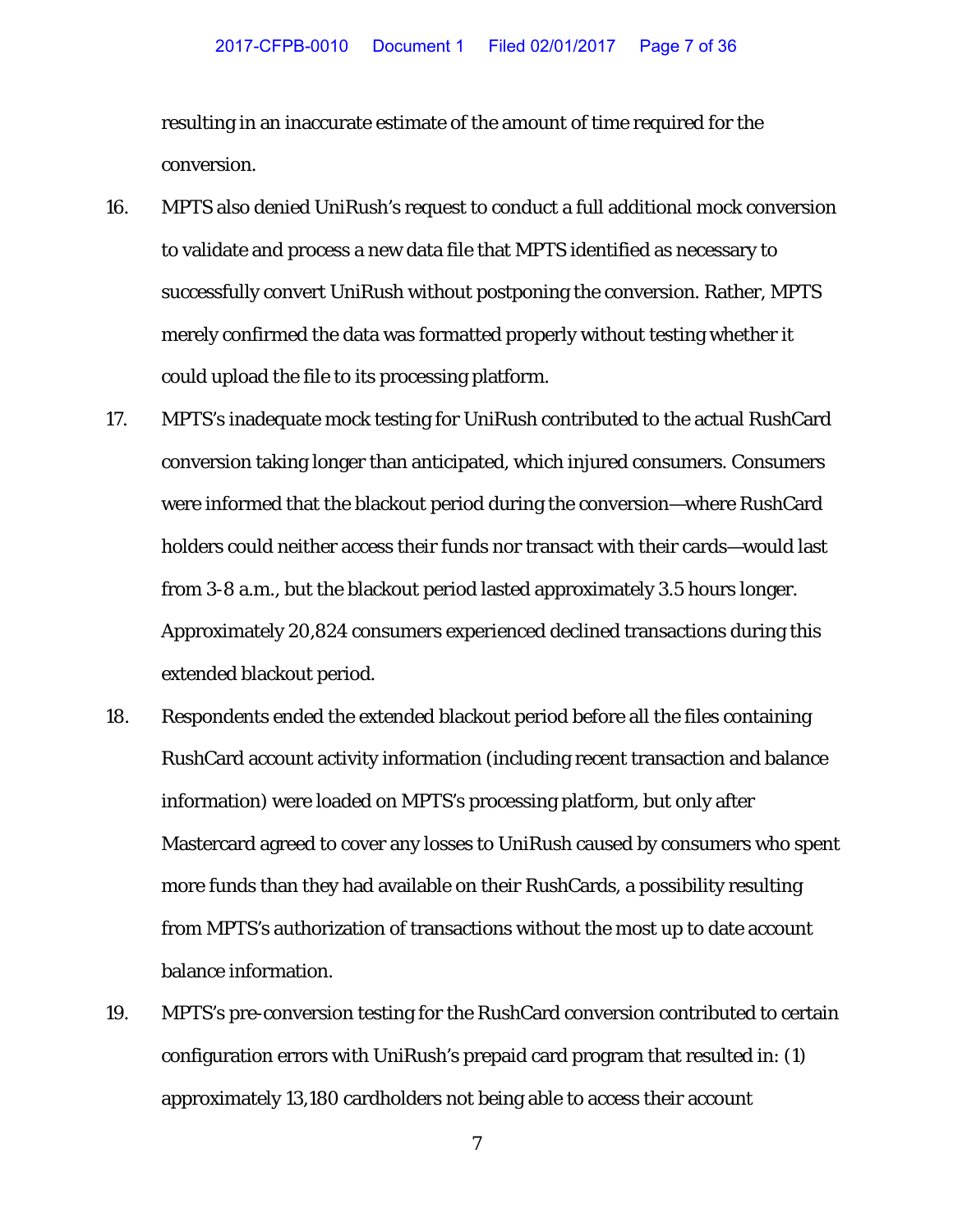information on UniRush's consumer-facing applications from October 12-15, 2015; (2) approximately 1,110 cardholders having their accounts incorrectly suspended due to possible "fraud"; and (3) approximately \$160,000 in monthly maintenance fees being improperly assessed on approximately 187,000 RushCards during the night of the conversion, which MPTS identified and reversed the next day.

- 20. Prior to the conversion, MPTS provided technical manuals to UniRush that indicated that MPTS would communicate to UniRush accurate account balance information with every transaction approval or denial. The UniRush applications that consumers used to check their balances were designed to reflect the most recent account balance information in MPTS's communications.
- 21. Prior to the conversion, MPTS did not conduct testing on the account balance information MPTS sent to UniRush when transactions were declined for security reasons (such as an invalid PIN or expired card).
- 22. For a two-day period of time after the conversion, when MPTS declined transactions for security reasons (such as an invalid PIN or expired card) it inaccurately communicated an account balance of zero to UniRush.
- 23. As a result, thousands of consumers could have seen information on UniRush's consumer-facing applications that incorrectly indicated a \$0 balance on their card and refrained from purchasing necessities and paying their bills until the inaccuracy was resolved.
- 24. RushCard users had no control over MPTS's testing for the conversion of their accounts from RushCard's prior payment processor to MPTS or whether MPTS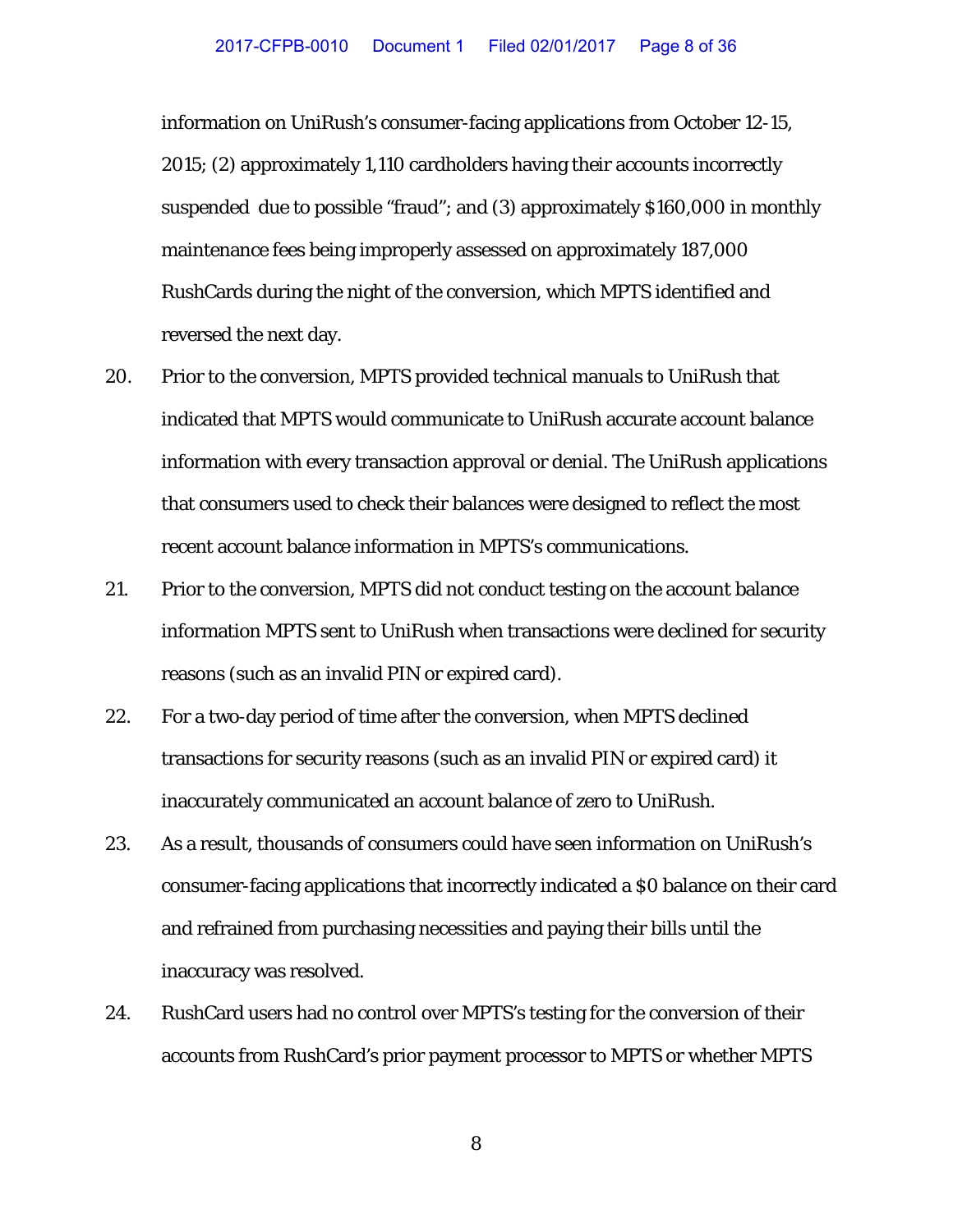provided accurate balance information to UniRush when it declined certain transactions.

- 25. Section  $1036(a)(1)(B)$  of the CFPA prohibits "unfair, deceptive, or abusive" acts or practices. 12 U.S.C.  $\S 5536(a)(1)(B)$ . An act or practice is unfair if it causes or is likely to cause consumers substantial injury that is not reasonably avoidable and if the substantial injury is not outweighed by countervailing benefits to consumers or to competition. 12 U.S.C.  $\S 5531(c)(1)$ .
- 26. As described in Paragraphs [14-](#page-5-0)24, MPTS's acts or practices caused or were likely to cause substantial injury to consumers that was not reasonably avoidable or outweighed by any countervailing benefits to consumers or to competition.
- 27. Therefore, MPTS's pre-conversion testing conduct for the RushCard conversion constituted unfair acts or practices in violation of Sections 1031 and 1036 of the CFPA, 12 U.S.C. §§ 5531, 5536.

## **Findings and Conclusions as to UniRush's Unfair Acts or Practices Related to Pre-Conversion Testing and Preparation for the Conversion**

- 28. In preparation for the payment processor conversion, UniRush failed to ensure that all RushCard accounts would be accurately transferred onto MPTS's payment processing platform.
- 29. UniRush's inadequate pre-conversion testing and preparation contributed to the improper deactivation of thousands of cards and the failure to transfer other cards onto MPTS's processing platform. UniRush also did not ensure that consumers who had reported their cards lost or stolen prior to the conversion were issued new and functioning RushCards after the conversion.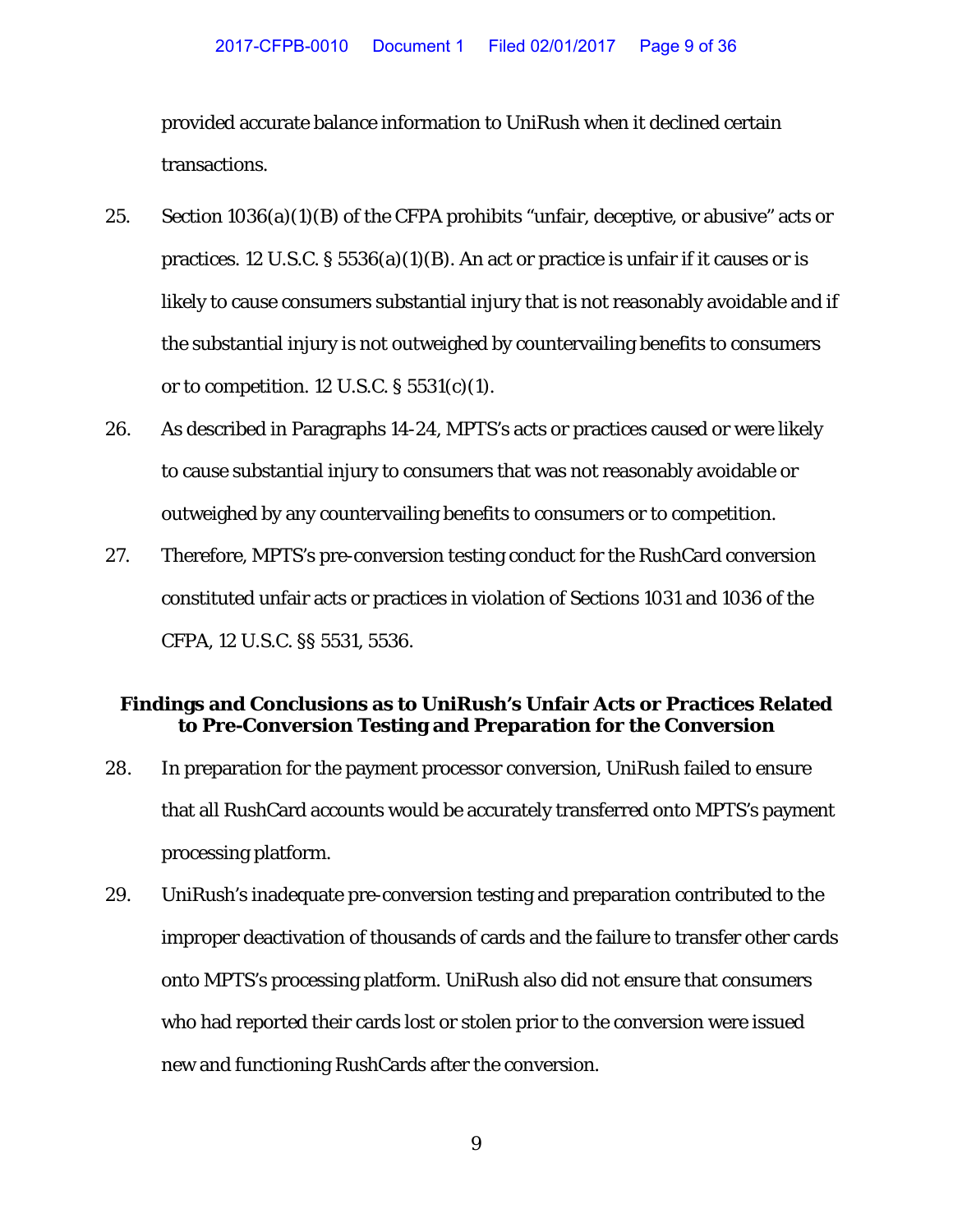- 30. As a result of UniRush's failure to accurately transfer all RushCard accounts to MPTS's processing platform, thousands of RushCard users were unable to transact or access funds stored on their cards for days or in some circumstances weeks after the conversion.
- 31. UniRush failed to prepare a contingency plan that would enable it to scale its customer service response to meet the increased demand on its customer service system that resulted from the service disruptions it experienced following the conversion. When the payment processor conversion did not unfold as expected, demands of the UniRush customer service system reached levels for which UniRush did not prepare. For example, call volumes to its customer service system spiked up to six hundred percent higher than projected.
- 32. During and after the conversion, UniRush could not meet increased consumer demand for trained customer service agents even after hiring additional agents. As a result, in the midst of service disruptions some consumers waited on hold for hours, often over the course of days, to speak to customer service agents, and could not obtain critical information about the status of their funds and accounts from UniRush's customer service agents.
- 33. RushCard users had no control over UniRush's pre-conversion process for transferring accounts from its previous payment processor and creating a contingency plan to scale its response for increased customer service resulting from the service disruptions following the conversion.
- 34. Section 1036(a)(1)(B) of the CFPA prohibits "unfair, deceptive, or abusive" acts or practices. 12 U.S.C. § 5536(a)(1)(B). An act or practice is unfair if it causes or is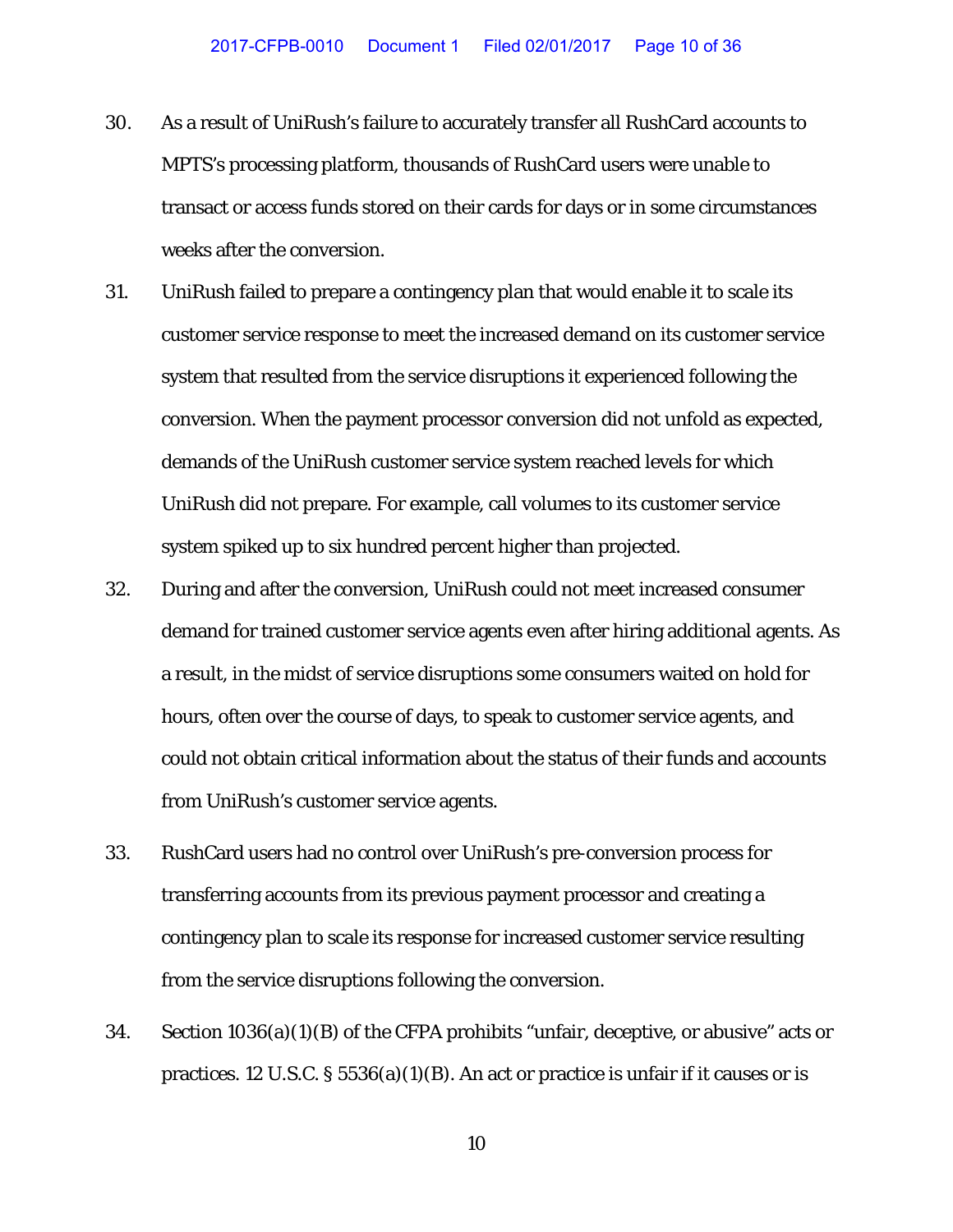likely to cause consumers substantial injury that is not reasonably avoidable and if the substantial injury is not outweighed by countervailing benefits to consumers or to competition. 12 U.S.C.  $\S 5531(c)(1)$ .

- 35. As described in Paragraphs 28-33, UniRush's acts or practices in preparing for the payment processor conversion caused or were likely to cause substantial injury to consumers that was not reasonably avoidable or outweighed by any countervailing benefits to consumers or to competition.
- 36. Therefore, UniRush's preparation for the payment processor conversion constituted an unfair act or practice in violation of sections  $1031(c)(1)$  and 1036(a)(1)(B) of the CFPA, 12 U.S.C. §§ 5531(c)(1), 5536(a)(1)(B).

### **Findings and Conclusions as to UniRush's Unfair Administration of Cardholder Accounts After the Conversion**

- 37. In the two days after the payment processor conversion, October 13 and 14, 2015, UniRush did not credit approximately 45,540 direct deposits to consumers' account balances in accordance with its pre-conversion representation that RushCard consumers would receive direct deposit of their paychecks or government benefits "up to two days sooner" than their official pay date.
- 38. UniRush also either did not successfully process or improperly returned to the funding source (in most instances, employers or government agencies) approximately 925 direct deposits in the weeks following the payment processor conversion.
- 39. Between October 15 and 19, 2015, UniRush erroneously double-posted over 10,000 Automated Clearing House ("ACH") deposits to consumers' accounts. These double-posted deposits resulted in UniRush incorrectly inflating those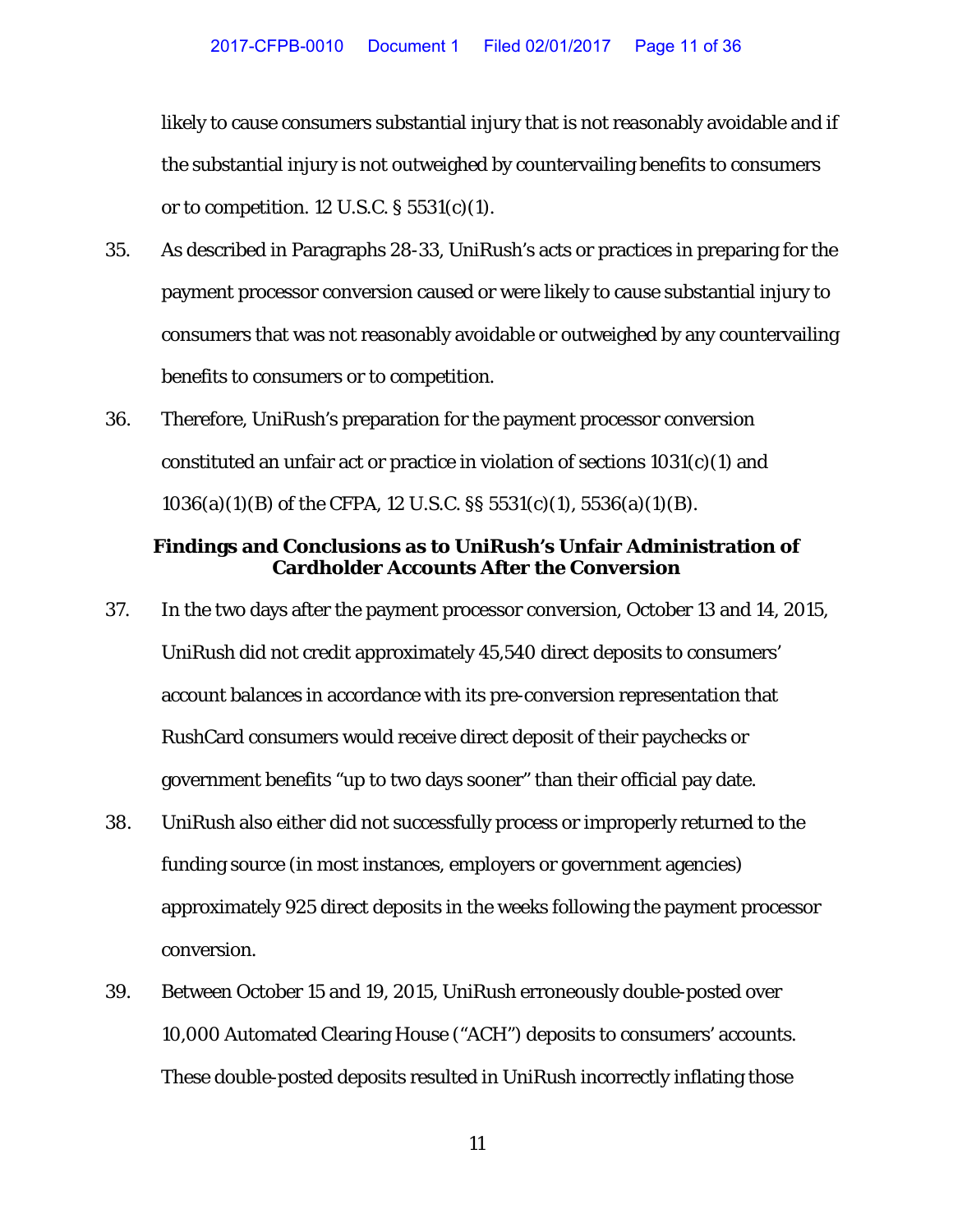cardholders' account balances. When UniRush rescinded the duplicate deposits on October 19, 2015, approximately 3,899 consumers—who had used their cards when the balance information UniRush provided overstated the amount of funds available—incurred negative balances.

- 40. UniRush failed to apply ACH debit transactions initiated by consumers around the time of the payment processor conversion to cardholder accounts for three weeks. When UniRush finally processed those transactions on November 2, 2015, an additional 4,644 cardholders—who had used their cards when the balance information UniRush provided them overstated the amount of funds available incurred negative balances.
- 41. Without providing advance notice to consumers, UniRush used funds consumers subsequently loaded onto their RushCards to offset these negative balances. UniRush did not inform consumers they had incurred negative balances as a result of the processing practices described in Paragraphs 39-40, or that it would or had offset those negative balances with consumers' subsequent deposits. These offsets occurred over a period of many months following the October 2015 conversion.
- 42. For approximately two weeks after the conversion, UniRush did not process cash loads that consumers made at retail locations. This service disruption prevented consumers who attempted approximately 2,110 cash loads from accessing funds they thought they had loaded onto their RushCards during this time period.
- 43. For approximately two weeks after the conversion, UniRush disabled the function that allowed cardholders to transfer money from one card to another, impacting approximately 2,980 consumers. This prevented consumers from accessing funds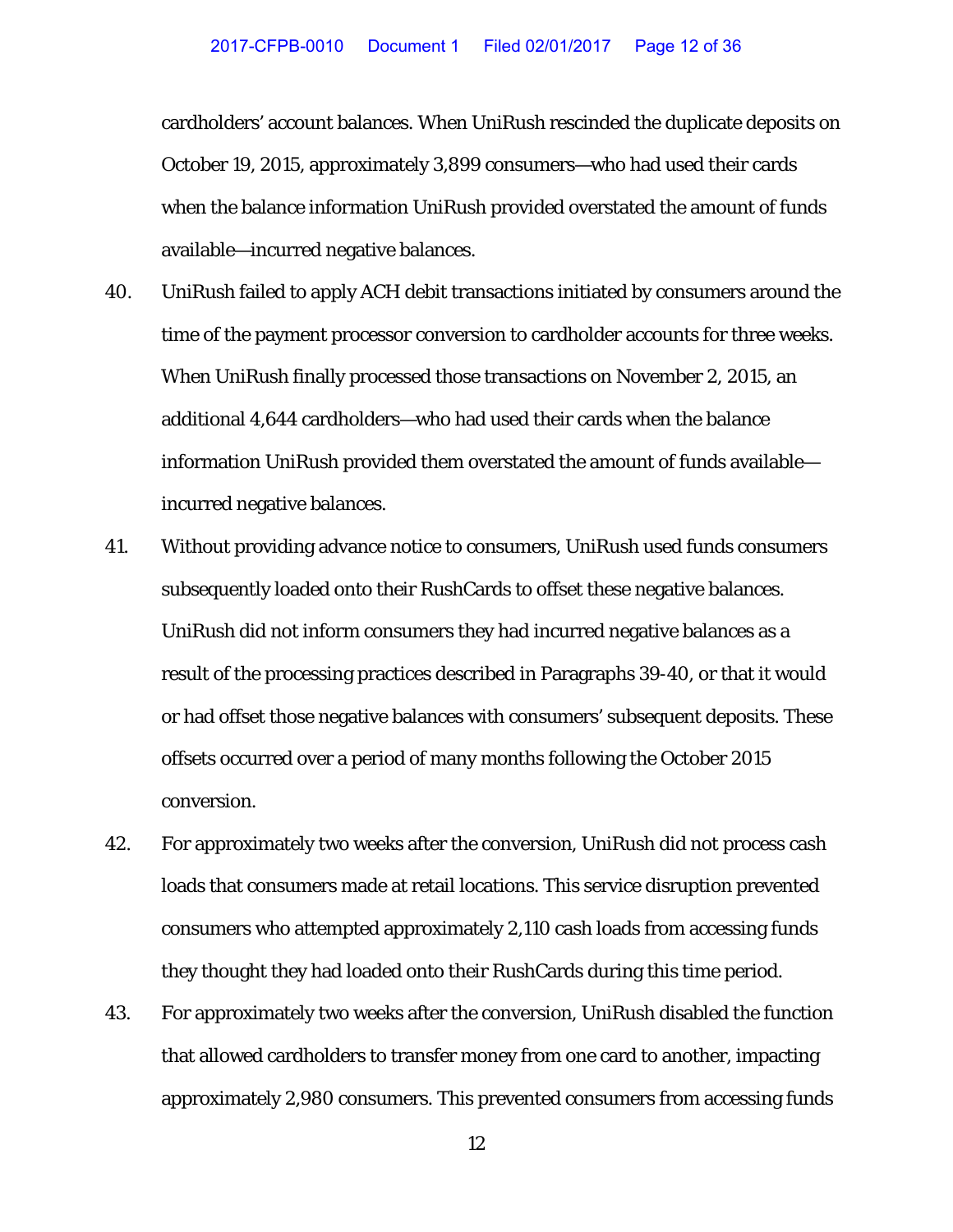in dedicated "goal" accounts that can be accessed only through card-to-card transfers.

- 44. UniRush's administration of RushCard accounts after the conversion caused some consumers to lack access to (1) employer direct deposits and government benefits; (2) accurate balance information because of UniRush's ACH processing practices; (3) funds loaded onto their RushCards because UniRush used those funds to offset negative balances resulting from UniRush's ACH processing practices; (4) funds they had attempted to load onto their RushCards; and (5) funds stored in dedicated "goal" accounts. Many consumers could not pay their bills or make critical purchases because of the disruptions in RushCard functionality.
- 45. RushCard users had no control over UniRush's post-conversion administration of their accounts.
- 46. Section 1036(a)(1)(B) of the CFPA prohibits "unfair, deceptive, or abusive" acts or practices. 12 U.S.C.  $\S 5536(a)(1)(B)$ . An act or practice is unfair if it causes or is likely to cause consumers substantial injury that is not reasonably avoidable and if the substantial injury is not outweighed by countervailing benefits to consumers or to competition. 12 U.S.C. § 5531(c)(1).
- 47. As described in Paragraphs 37-45, UniRush's acts and practices administering RushCard accounts after the payment processor conversion caused or were likely to cause substantial injury to consumers that was not reasonably avoidable or outweighed by any countervailing benefits to consumers or to competition.
- 48. Therefore, UniRush's administration of RushCard accounts after the payment processor conversion constituted an unfair act or practice in violation of sections 1031(c)(1) and 1036(a)(1)(B) of the CFPA, 12 U.S.C. §§ 5531(c)(1), 5536(a)(1)(B).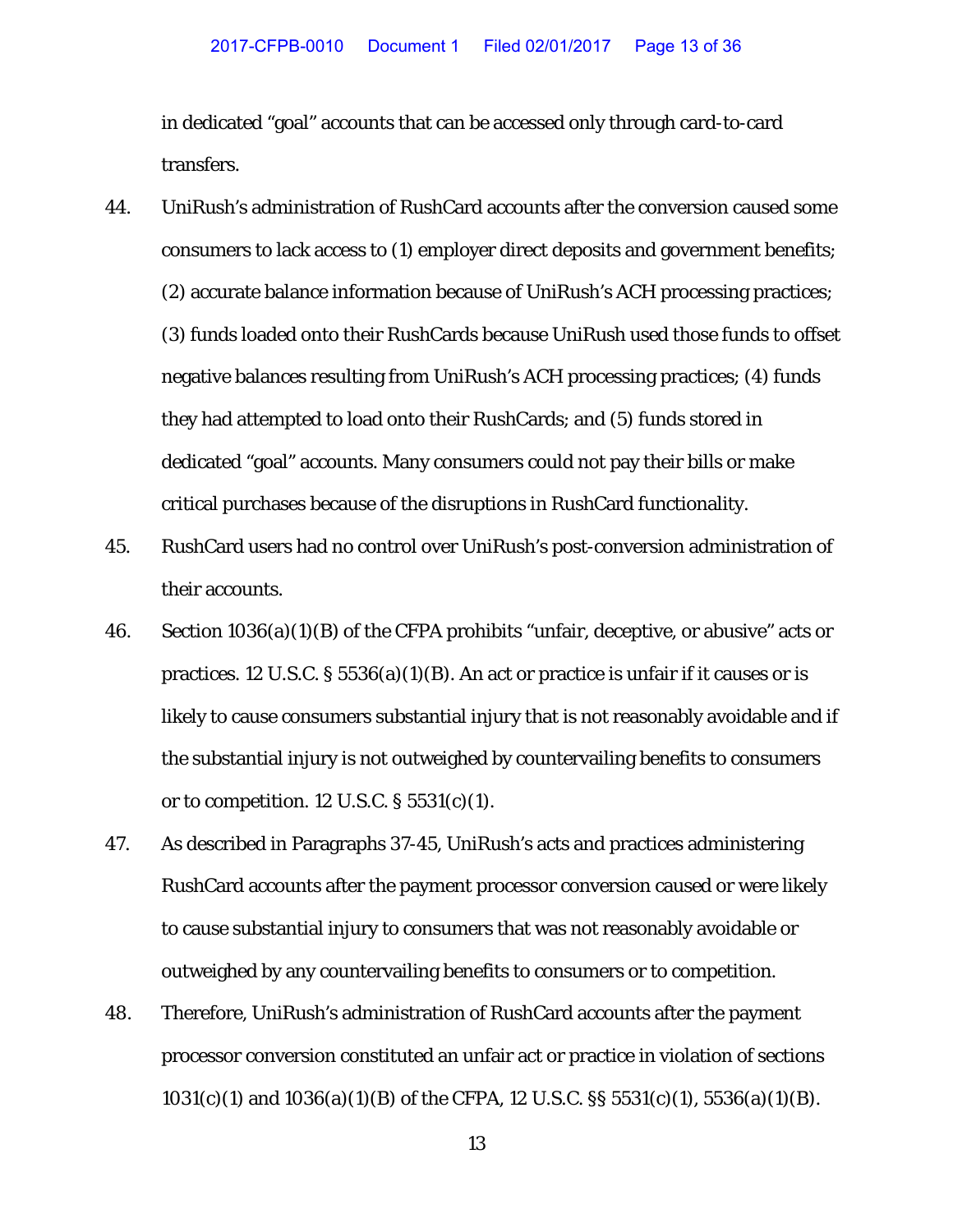#### **VI**

### **Conduct Provisions**

**IT IS ORDERED**, under sections 1053 and 1055 of the CFPA, that:

- 49. Respondents and their officers, agents, servants, employees, and attorneys who have actual notice of this Consent Order*,* whether acting directly or indirectly, may not violate sections 1031 and 1036 of the CFPA, 12 U.S.C. §§ 5531 and 5536, as follows and must take the following affirmative actions:
	- a. Mastercard must establish, implement, enhance, and maintain testing policies, procedures, and standards reasonably designed to, at a minimum:
		- i. Ensure that, during and after conversions, MPTS's processing platform and services provided by MPTS are in-line with expectations and outcomes agreed upon with MPTS's customers;
		- ii. Ensure that for each processing conversion to MPTS's processing platform, MPTS has documented and established a test methodology and performed post-implementation reviews of MPTS's processing platform and services provided by MPTS to its customer;
		- iii. Prevent service or program disruptions likely to have an adverse impact on consumers during payment processor conversions or significant systems changes or upgrades to MPTS's payment processing platform;
		- iv. Produce post-conversion outcomes that correspond to expected results and outcomes outlined in MPTS's product specifications and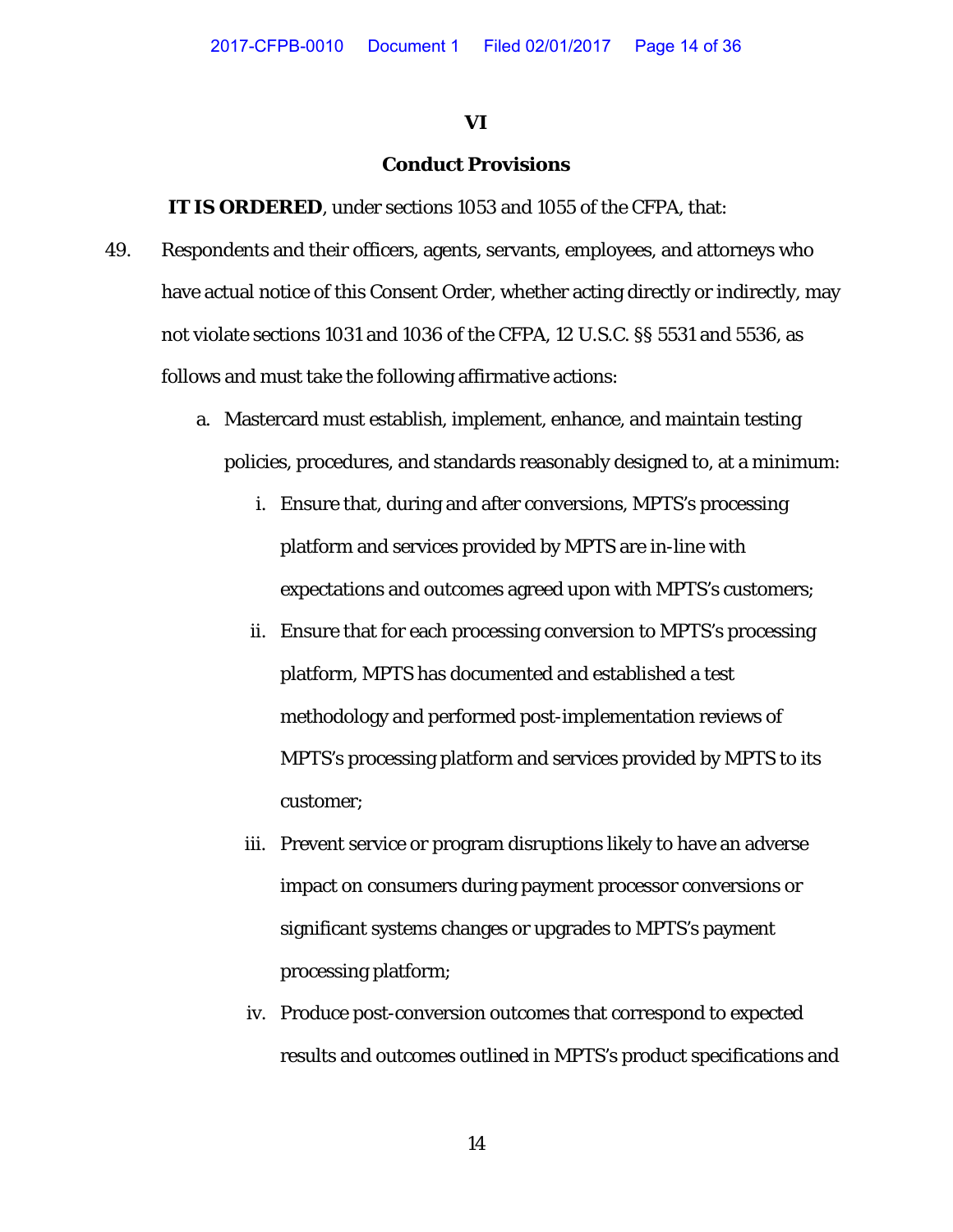verbal and written statements provided to its clients, assuming the accuracy of the client inputs;

- v. Ensure that MPTS's testing environments accurately simulate the results and processing times for the transmission and uploading of all data files that will occur during actual conversions. Such simulation must include data file uploads, database reorganization, and any daily processing expected to occur on those files during the scheduled conversion; and
- vi. Validate all conversion data files for all new clients to ensure those files contain information in a format that is compatible with MPTS's processing platform and enables MPTS to administer its clients' prepaid card programs in accordance with program specifications.
- b. Mastercard must establish, implement, enhance, and maintain policies and procedures designed to ensure regular verification of real life settings with the configuration baseline allowing for compliance with the baseline and detection of deviations.
- 50. UniRush must establish, implement, and maintain:
	- a. An incident response program that includes at a minimum the following documented phases:
		- i. A preparation phase that ensures that UniRush has an incident response plan prior to an incident;
		- ii. A documented identification phase that verifies whether an incident has happened and details the incident;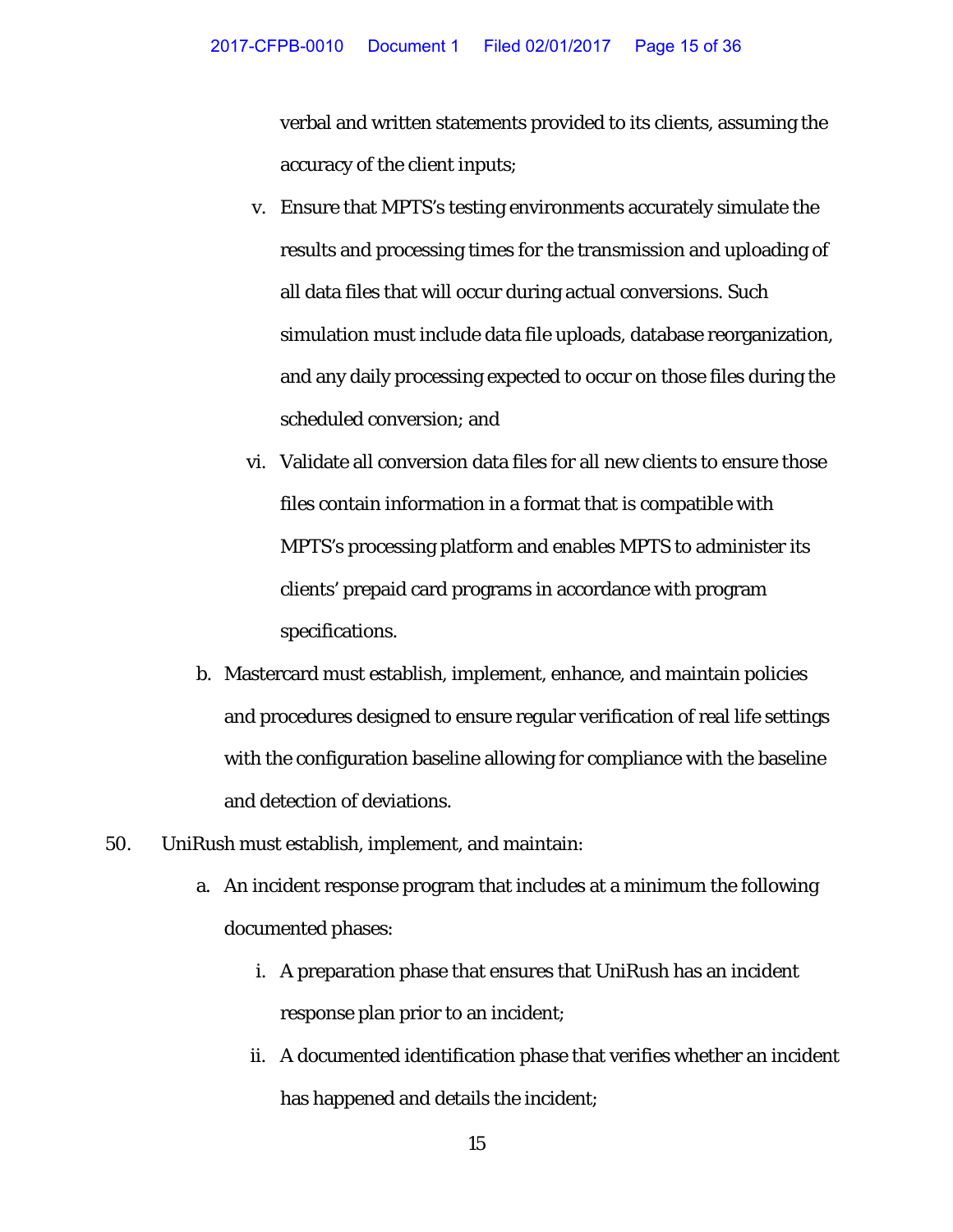- iii. A containment phase that ensures that after an incident has been identified and confirmed, information from the incident handler is effectively shared with all relevant stakeholders, including those external to UniRush;
- iv. An eradication phase that ensures that after containment measures have been deployed, UniRush identifies the root cause of an incident and eradicates it; and
- v. A recovery phase that ensures affected systems or services are restored to the condition specified in the Service Delivery Objectives (SDO) or Business Continuity Plan (BCP). The procedures must require the documentation of the time constraint up to this recovery phase in the Recovery Time Objectives (RTO).
- b. A disaster recovery plan reasonably designed to ensure it can restore data in the event of a systems failure in a manner that minimizes program or service disruptions likely to have an adverse impact on consumers;
- c. A contingency plan reasonably designed to ensure that its customer service can respond within a reasonable time to increased consumer call or email volume in the event of a systems failure or program or service disruption that has the potential to have an adverse impact on consumers; and
- d. Policies and procedures reasonably designed to ensure the dissemination of timely and accurate information, including but not limited to information about account access or balances, to consumers in the event of a systems failure or program or service disruption that has the potential to have an adverse impact on consumers.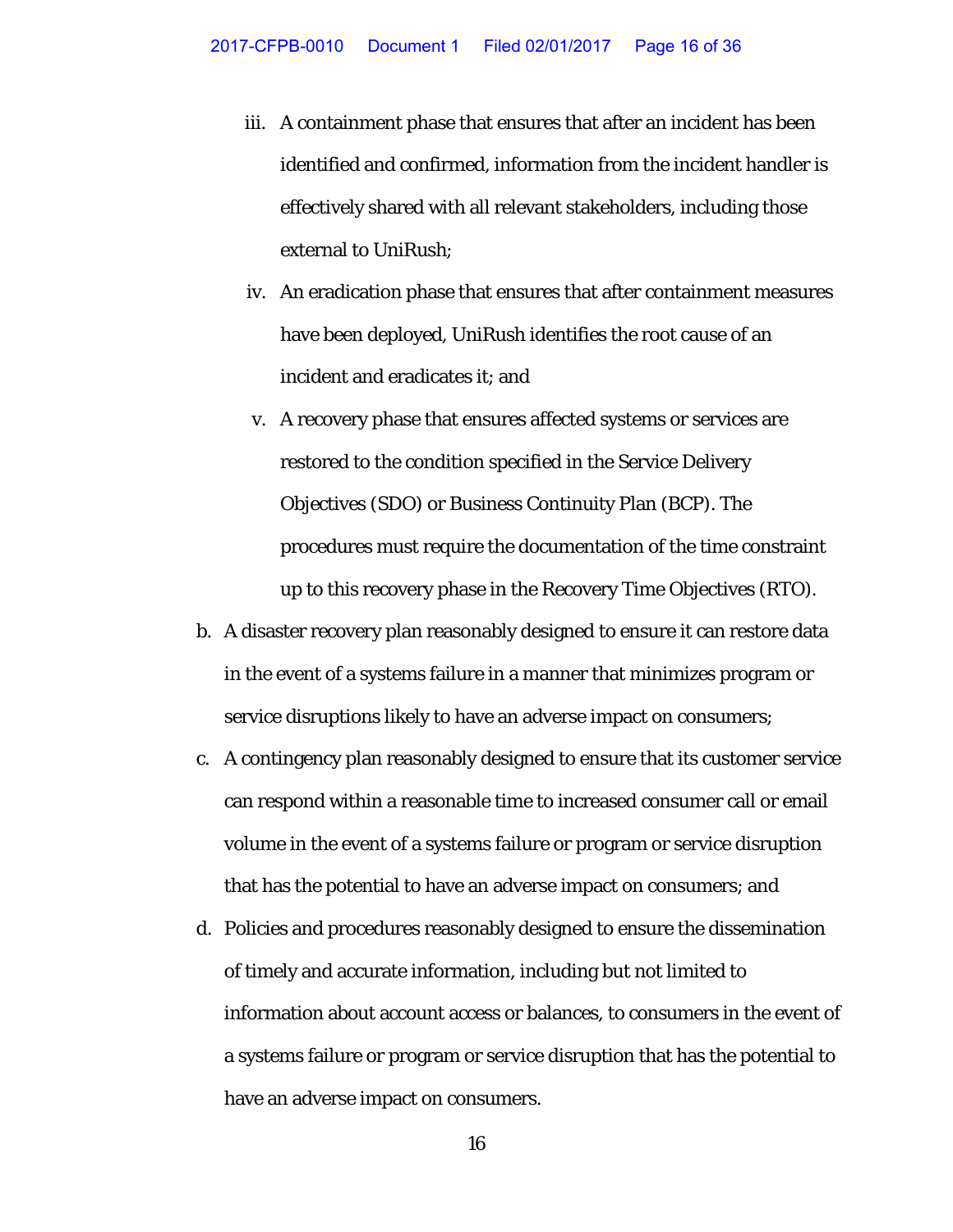- 51. UniRush must enhance and update, as necessary, its oversight and compliance management systems to promptly identify and correct potential systems errors and violations of Federal consumer financial laws, including any errors or violations committed by Respondent's Service Providers and/or vendors responsible for customer service. These measures must include:
	- a. Regular monitoring and supervision by UniRush of the service providers, vendors, affiliates, or other agents it engages in connection with its customer service activities, including on-site visits (with or without notice), document collection, interviews of service provider personnel, monitoring of consumer complaints, and oversight of curative actions and/or remediation undertaken by the service providers, vendors, affiliates, or other agents; and
	- b. Establishment or enhancement of policies and procedures to timely investigate, respond to, and correct errors in response to complaints by consumers or violations, as well as identify trends that may indicate errors are systemic or otherwise affect significant numbers of consumers.

#### **Systems Audit and Improvements**

52. No more than 60 days after signing an agreement to complete any payment processor conversion, UniRush must retain a qualified, independent third-party professional acceptable to the Enforcement Director with specialized expertise in processor conversions or systems design, architecture, and capacity planning, to conduct an audit of the conversion preparation, implementation, and contingency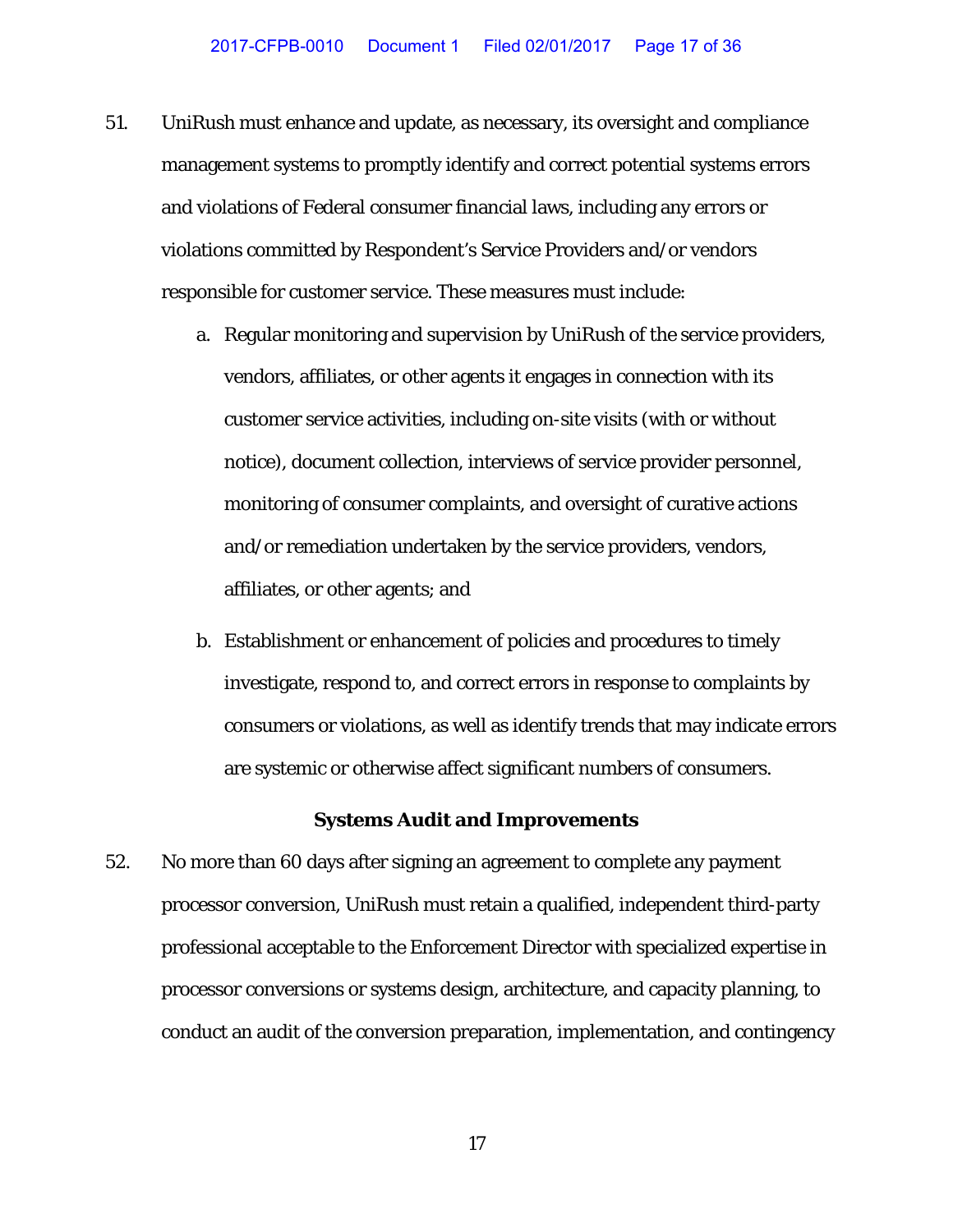planning (Audit) using procedures and standards generally accepted in the payment processing industry.

- 53. UniRush must provide results of its Audit to the Enforcement Director within 10 days after the report of the Audit is delivered to UniRush, but no later than 120 days prior to any conversion.
- 54. Within 60 days of the delivery of the report of UniRush's Audit identified in Paragraph 52, UniRush must submit to the Enforcement Director for review and non-objection a plan to correct deficiencies identified by the Audit and implement improvements to its systems architecture recommended by the third-party professional identified in Paragraph 52 (Audit Plan).
- 55. The Enforcement Director will have the discretion to make a determination of non-objection to the Audit Plan or direct UniRush to revise its Audit Plan. If the Enforcement Director directs UniRush to revise its Audit Plan, UniRush must make the revisions and resubmit the Audit Plan to the Enforcement Director within 30 days of the date of notification of the need for revisions and prior to any conversion.
- 56. After receiving notification that the Enforcement Director has made a determination of non-objection to the Audit Plan, UniRush must implement and adhere to the steps, recommendations, deadlines, and timeframes outlined in the Audit Plan.

#### **VII**

#### **Compliance Plan - Mastercard**

### **IT IS FURTHER ORDERED** that: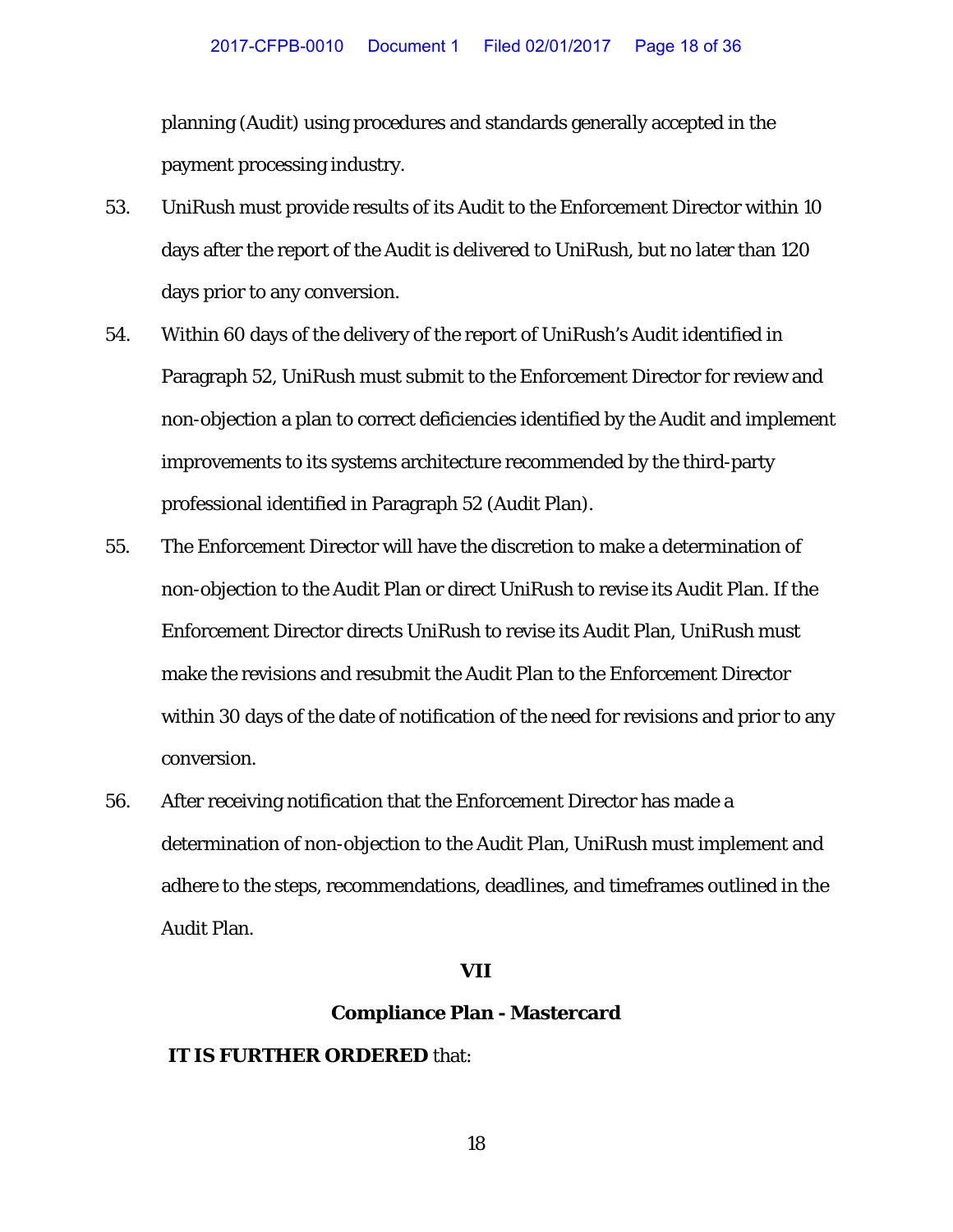- 57. Within 60 days of the Effective Date, Mastercard must submit to the Enforcement Director for review and determination of non-objection a comprehensive compliance plan designed to ensure that MPTS's testing policies and procedures comply with all applicable Federal consumer financial laws and the terms of this Consent Order (MPTS Compliance Plan). The MPTS Compliance Plan must include, at a minimum:
	- a. Detailed steps for addressing each action required by this Consent Order; and
	- b. Specific timeframes and deadlines for implementation of the steps described above.
- 58. The Enforcement Director will have the discretion to make a determination of non-objection to the MPTS Compliance Plan or direct MPTS to revise it. If the Enforcement Director directs Mastercard to revise the MPTS Compliance Plan, Mastercard must make the revisions and resubmit the MPTS Compliance Plan to the Enforcement Director within 45 days.
- 59. After receiving notification that the Enforcement Director has made a determination of non-objection to the MPTS Compliance Plan, Mastercard must implement and adhere to the steps, recommendations, deadlines, and timeframes outlined in the MPTS Compliance Plan.

#### **VIII**

### **Compliance Plan - UniRush**

## **IT IS FURTHER ORDERED** that:

60. Within 60 days of the Effective Date, UniRush must submit to the Enforcement Director for review and determination of non-objection a comprehensive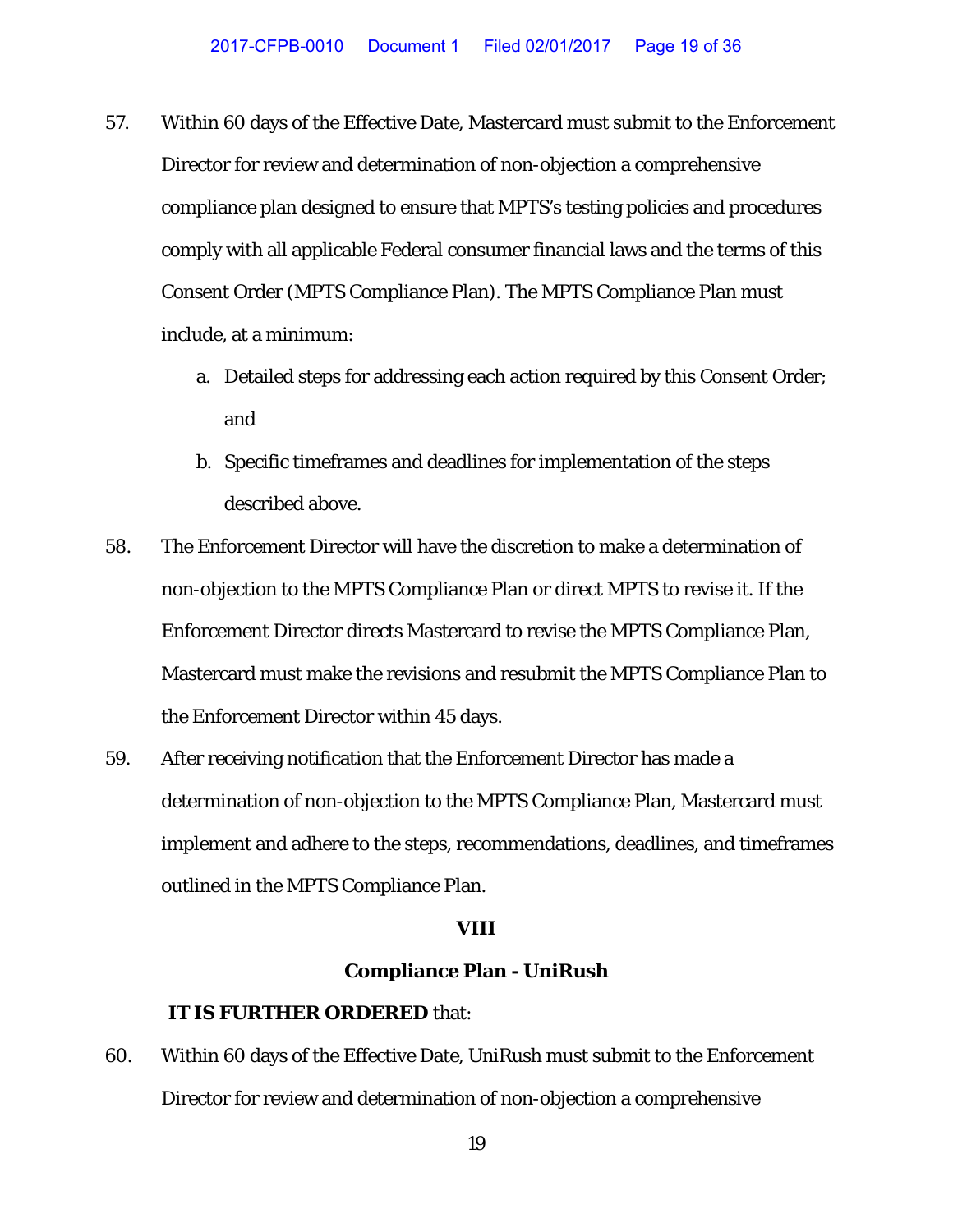compliance plan designed to ensure that UniRush's disaster recovery plan, customer service operations, policies and procedures to ensure timely and accurate communication with consumers, compliance management systems, and oversight of Service Providers comply with all applicable Federal consumer financial laws and the terms of this Consent Order (UniRush Compliance Plan). The UniRush Compliance Plan must include, at a minimum:

- a. Detailed steps for addressing each action required by this Consent Order; and
- b. Specific timeframes and deadlines for implementation of the steps described above.
- 61. The Enforcement Director will have the discretion to make a determination of non-objection to the UniRush Compliance Plan or direct UniRush to revise it. If the Enforcement Director directs UniRush to revise the UniRush Compliance Plan, UniRush must make the revisions and resubmit the UniRush Compliance Plan to the Enforcement Director within 45 days.
- 62. After receiving notification that the Enforcement Director has made a determination of non-objection to the UniRush Compliance Plan, UniRush must implement and adhere to the steps, recommendations, deadlines, and timeframes outlined in the UniRush Compliance Plan.

## **IX**

## **Role of the Board**

### **IT IS FURTHER ORDERED** that:

63. The Board, or relevant Committee thereof, of each Respondent must review all submissions (including plans, reports, programs, policies, and procedures)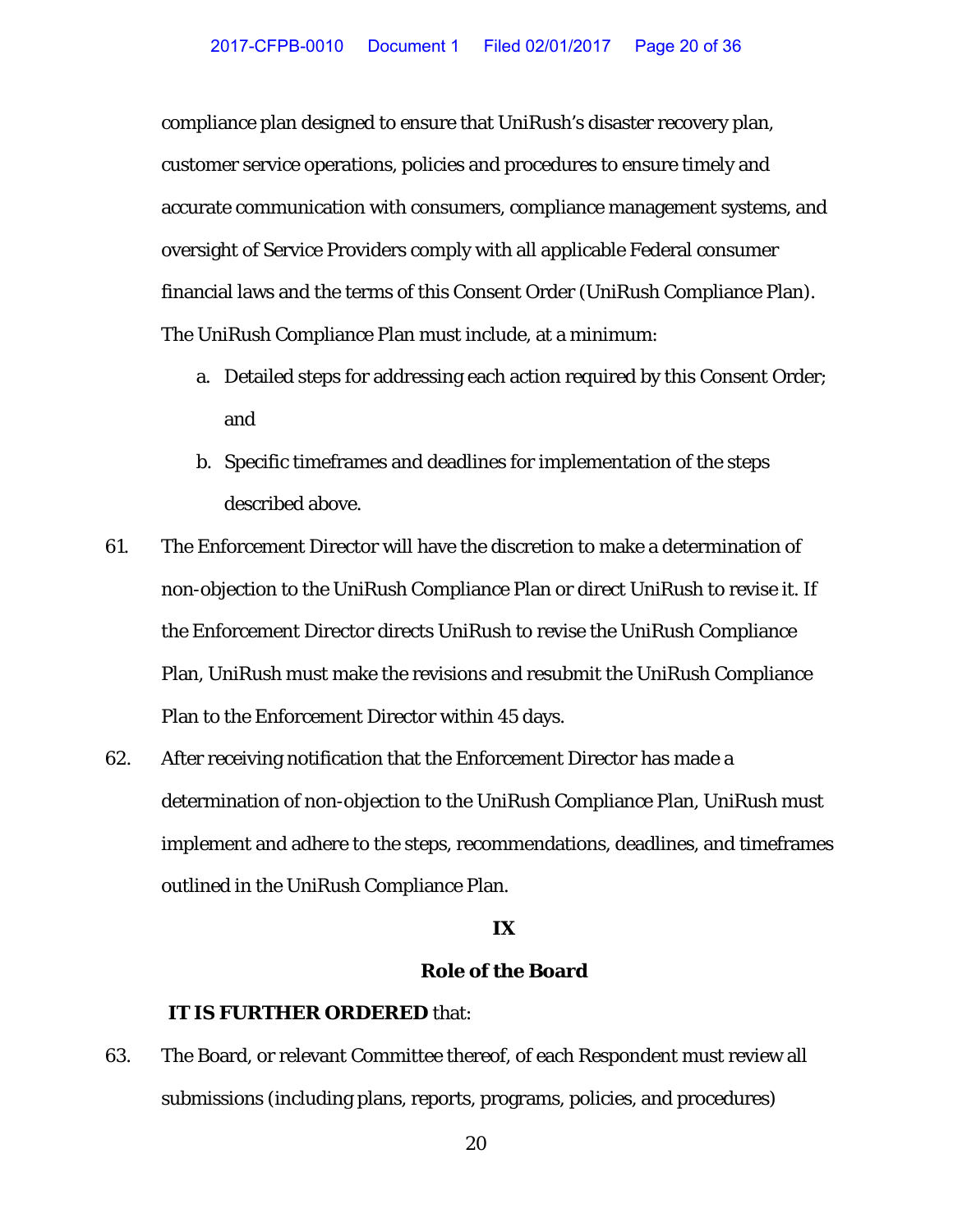required by this Consent Order from its respective entity prior to submission to the Bureau.

- 64. Although this Consent Order requires each Respondent to submit certain documents for the review or non-objection by the Enforcement Director, the Board of each Respondent will have the ultimate responsibility for proper and sound management of its respective entity and for ensuring that the entity complies with Federal consumer financial law and this Consent Order.
- 65. In each instance that this Consent Order requires the Board of each Respondent to ensure adherence to, or perform, certain obligations of Respondent the Board must:
	- a. Authorize whatever actions are necessary for Respondent to fully comply with the Consent Order;
	- b. Require timely reporting by management to the Board on the status of compliance obligations; and
	- c. Require timely and appropriate corrective action to remedy any material non-compliance with any failures to comply with Board directives related to this Section.

## **X Order to Pay Redress**

### **IT IS FURTHER ORDERED** that:

66. Within 10 days of the Effective Date, Respondents must reserve or deposit into segregated deposit accounts \$10 million, for the purpose of providing redress to Affected Consumers as required by this Section. Respondents are jointly and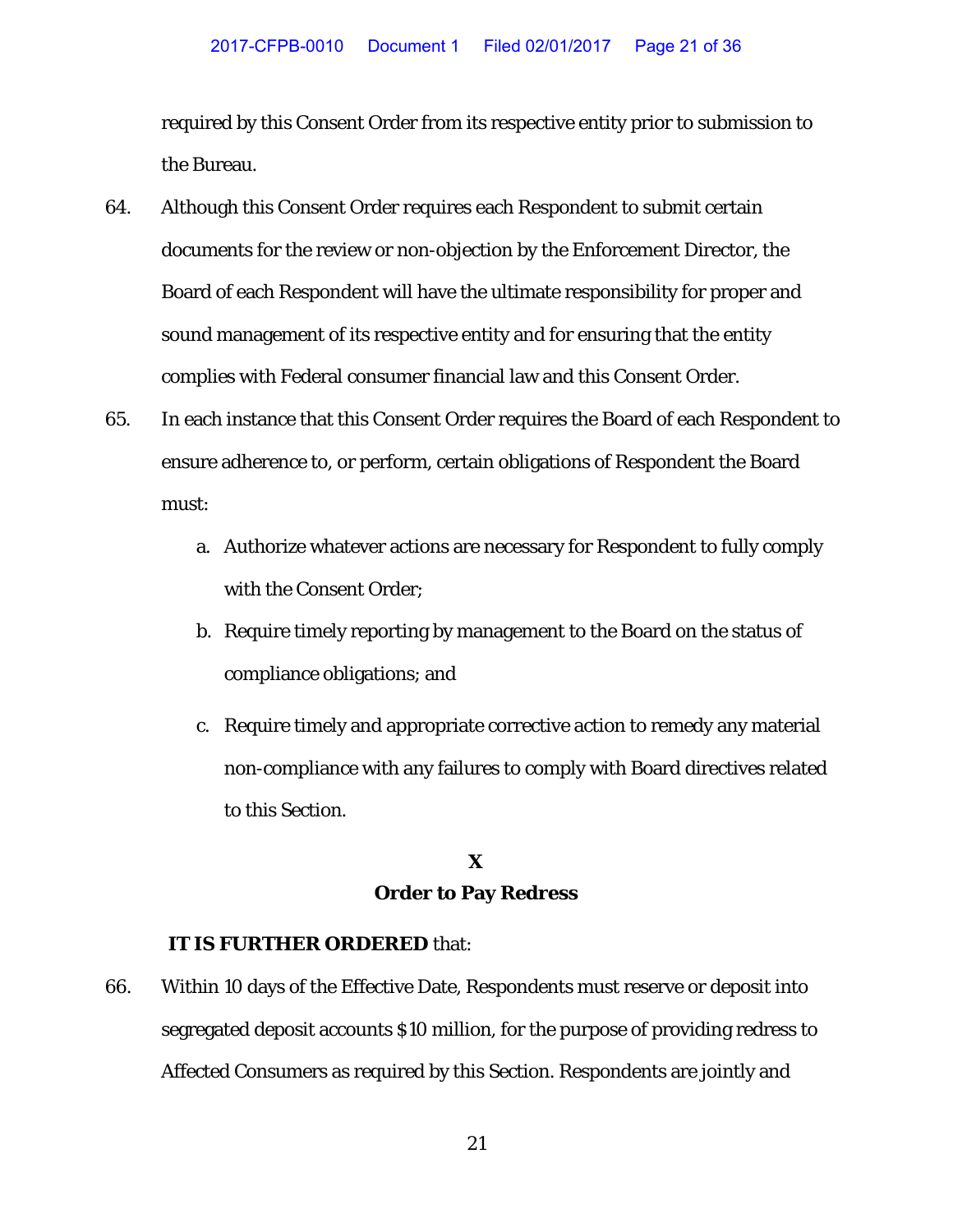severally liable for this obligation. Respondents may set forth each party's allocable share in the Allocation Agreement, but such agreement shall not be binding on the Bureau. Within 60 days of the Effective Date, UniRush, after consultation with Mastercard, must submit to the Enforcement Director for review and non-objection a comprehensive written plan for providing redress consistent with this Consent Order ("Redress Plan"). The Enforcement Director will have the discretion to make a determination of non-objection to the Redress Plan or direct UniRush to revise it. If the Enforcement Director directs UniRush to revise the Redress Plan, UniRush, after consultation with Mastercard, must make the revisions and resubmit the Redress Plan to the Enforcement Director within 15 days. After receiving notification that the Enforcement Director has made a determination of non-objection to the Redress Plan, UniRush must implement and adhere to the steps, recommendations, deadlines, and timeframes outlined in the Redress Plan.

- 67. The Redress Plan must apply to all Affected Consumers and:
	- a. Specify how UniRush will identify all Affected Consumers;
	- b. Provide processes for providing redress covering all Affected Consumers;
	- c. Include a description of the following:
		- i. Methods used to compile a list of Affected Consumers;
		- ii. Methods used to calculate the amount of redress to be paid to each Affected Consumer;
		- iii. Procedures for issuance and tracking of redress to Affected Consumers; and
		- iv. Procedures for monitoring compliance with the Redress Plan.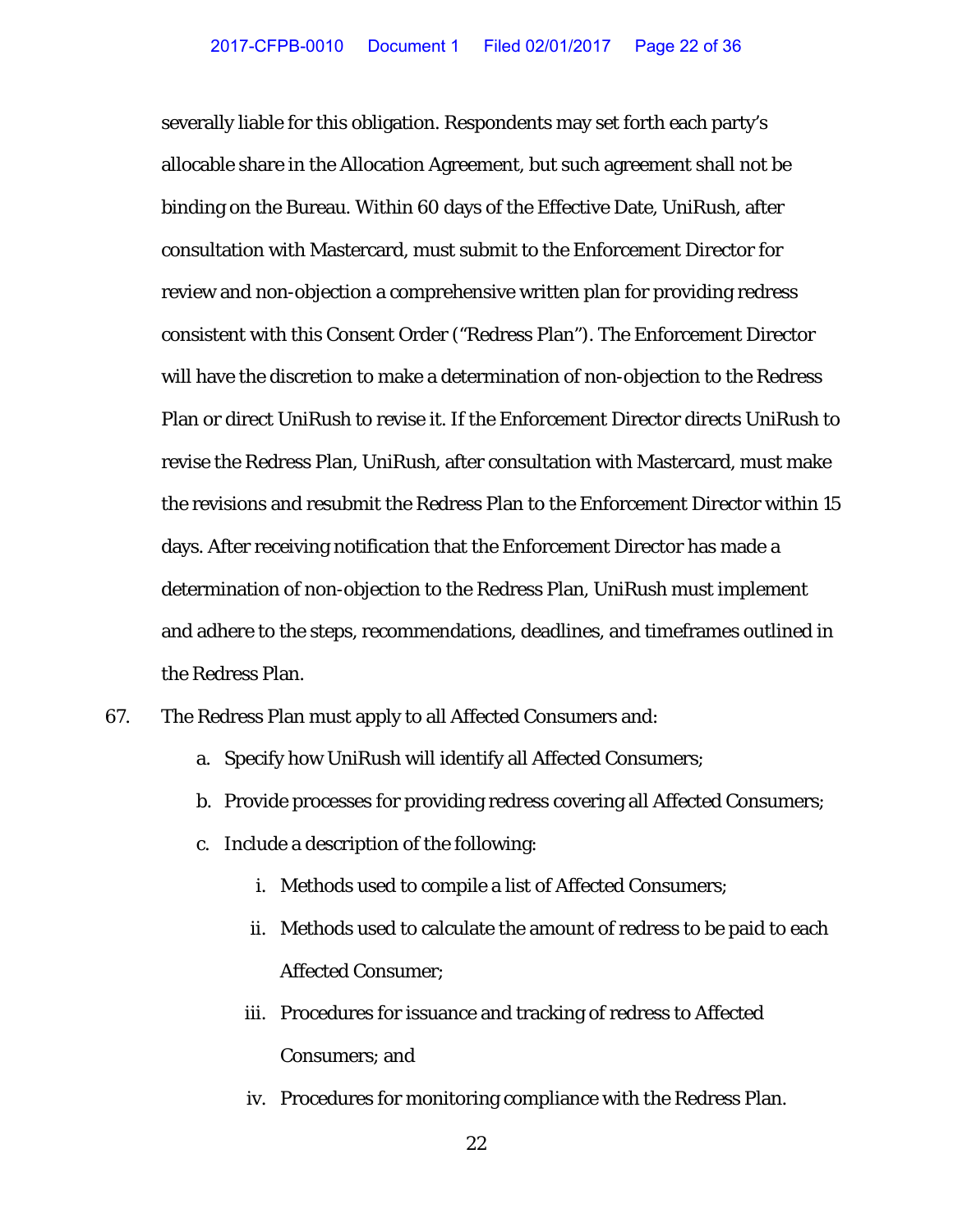- 68. The Redress Plan must, at a minimum, require Respondents to provide:
	- a. \$25 to each Affected Consumer who experienced a denied transaction during the extended blackout period on October 12, 2015;
	- b. \$150 to each Affected Consumer whose card was placed in a possible fraud status that prevented the Affected Consumer from transacting or accessing account funds as a result of an improper configuration on the MPTS payment processing platform;
	- c. \$100 to each Affected Consumer who received balance information in October 2015 incorrectly indicating that there were no funds in the Affected Consumer's account;
	- d. \$100 to each Affected Consumer whose ACH deposits were not processed in the week after the payment processor conversion according to UniRush's representation that RushCard users would receive direct deposit of their paychecks or government benefits "up to two days sooner" than their official pay date;
	- e. \$250 to each Affected Consumer whose ACH deposit was returned to the funding source, improperly loaded onto an expired or inactive card, or was unable to be successfully processed by UniRush in October 2015;
	- f. \$150 to each Affected Consumer that UniRush offset due to a negative account balance incurred because of rescission of a duplicate ACH deposit or delayed processing of an ACH debit transaction;
	- g. \$150 to each Affected Consumer who could not transact or access account funds because the account was not transferred onto the MPTS payment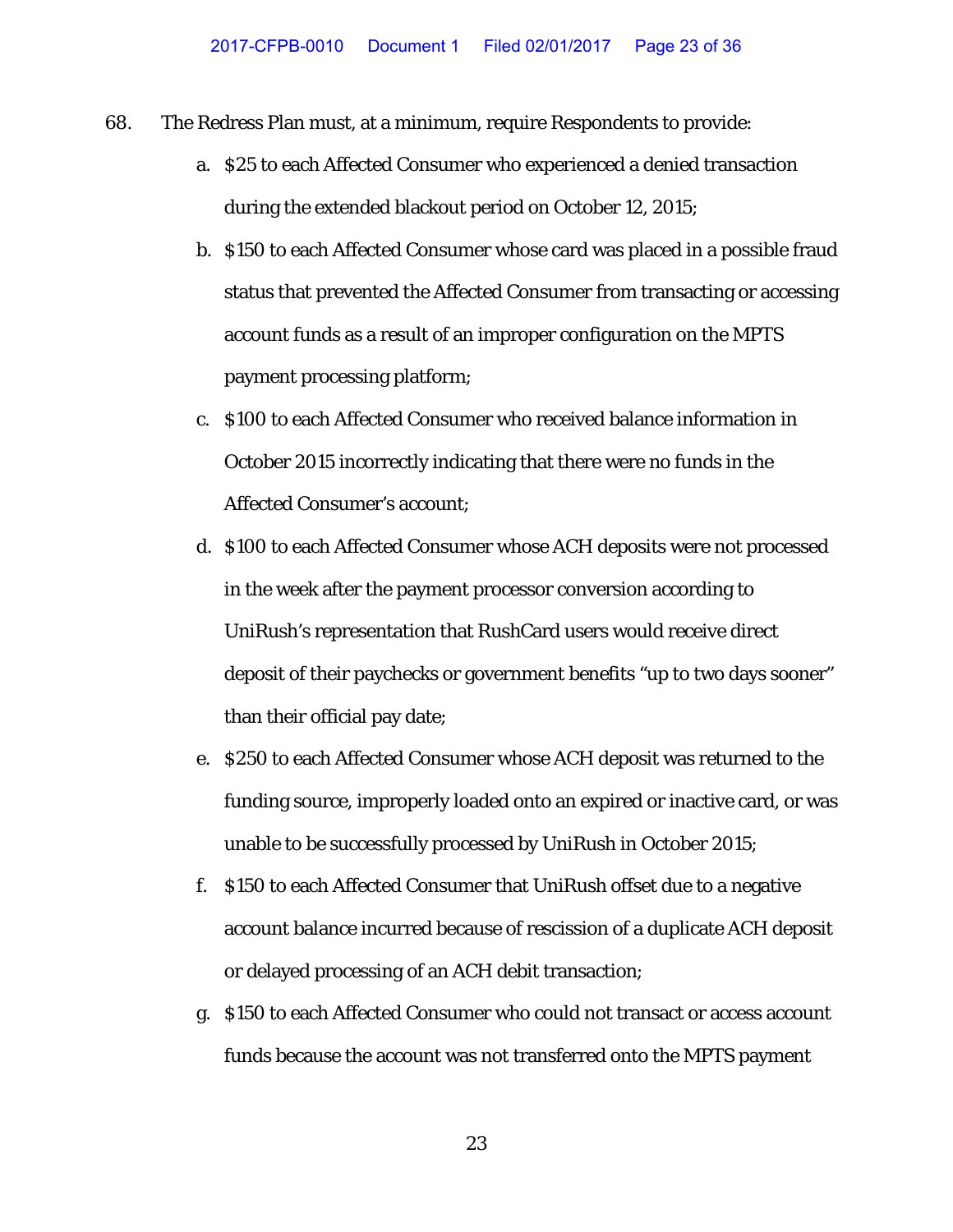processing platform or improperly transferred to the MPTS payment processing platform in a status that would not allow the card to function;

- h. \$150 to each Affected Consumer who could not transact or access account funds because a lost or stolen card was not promptly replaced or the replacement card did not function after the payment processor conversion;
- i. \$150 to each Affected Consumer who initiated a cash load that was not promptly posted to the account following the October 12, 2015, payment processing conversion; and
- j. \$50 to each Affected Consumer whose card-to-card transfer(s) were not processed immediately following the October 12, 2015, payment processing conversion.
- 69. The Redress Plan must describe the process for providing restitution for Affected Consumers, and must include the following requirements:
	- a. For Affected Consumers with Active RushCard Accounts as of the date the Redress Plan is implemented, credit must be applied to the account of each Affected Consumer and a Restitution Notification Letter must be mailed or sent via electronic communication to each Affected Consumer;
	- b. For Affected Consumers who do not have Active RushCard Accounts as of the date the Redress Plan is implemented, a certified or bank check must be mailed to each Affected Consumer along with a Restitution Notification Letter;
	- c. The certified or bank check must be sent via United States Postal Service first-class mail, address correction service requested, to the Affected Consumer's last known address as maintained by UniRush's records;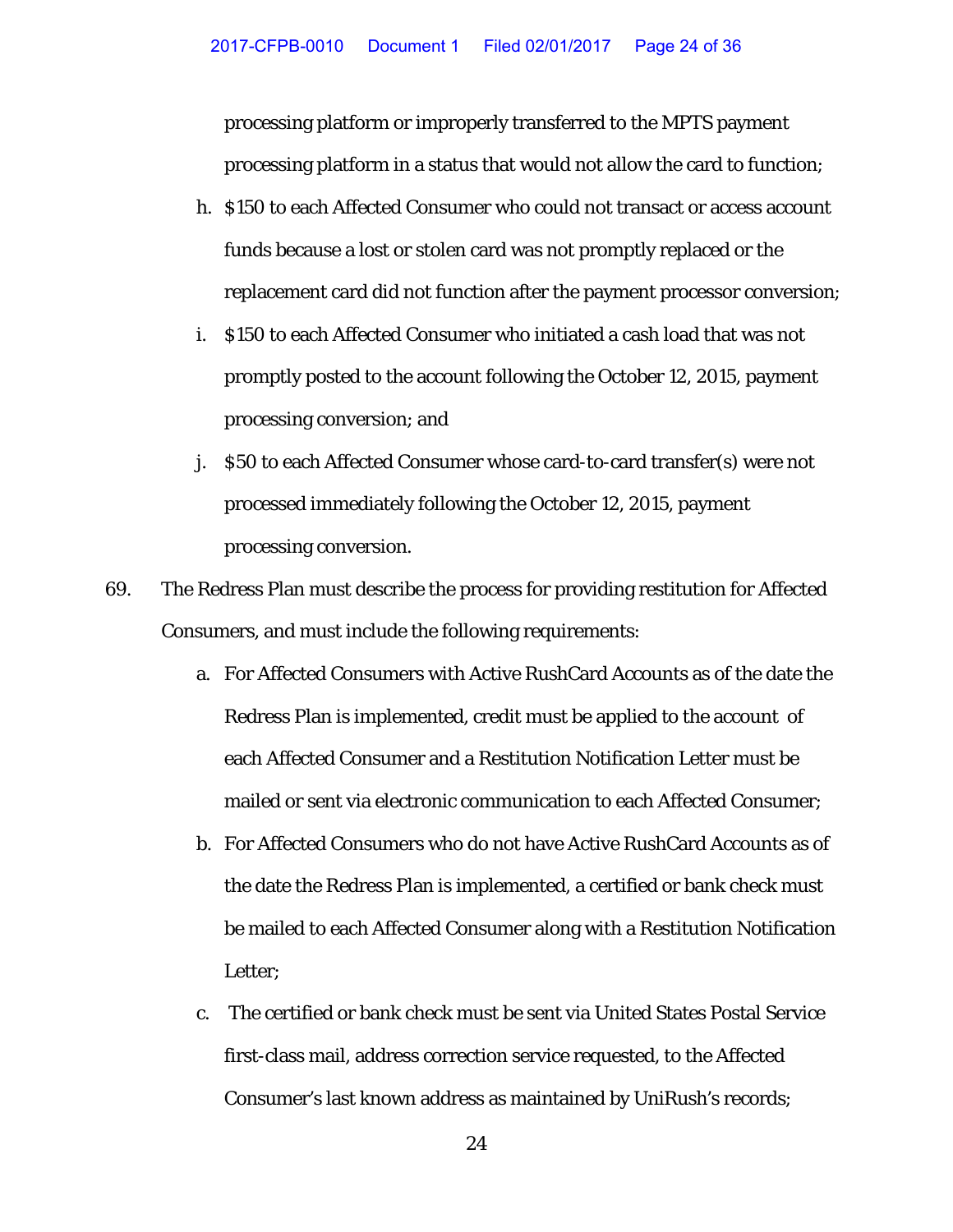- d. Reasonable attempts must be made to obtain a current address for any Affected Consumer whose Redress Notification Letter and/or restitution check is returned for any reason, using the National Change of Address System, and must promptly re-mail all returned Restitution Notification Letters and/or restitution checks to current addresses, if any; and
- e. Processes for handling any unclaimed funds must be established.
- 70. With respect to redress paid to Affected Consumers, the Redress Plan must include:
	- a. The form of the letter ("Redress Notification Letter") to be sent notifying Affected Consumers of the redress. The letter must include language explaining the manner in which the amount of redress was calculated and a statement that the provision of the refund payment is in accordance with the terms of this Consent Order; and
	- b. The form of the envelope that will contain the Redress Notification Letter.
- 71. The envelope containing a "Redress Notification Letter" must not include any materials other than the approved letters and redress checks, unless UniRush has obtained written confirmation from the Enforcement Director that the Bureau does not object to the inclusion of such additional materials.
- 72. Within 90 days of completing implementation of the Redress Plan, UniRush must submit a Redress Plan report to the Enforcement Director, which must include a review and assessment from an independent auditor agreed upon by the Respondents on UniRush's compliance with the terms of the Redress Plan, including: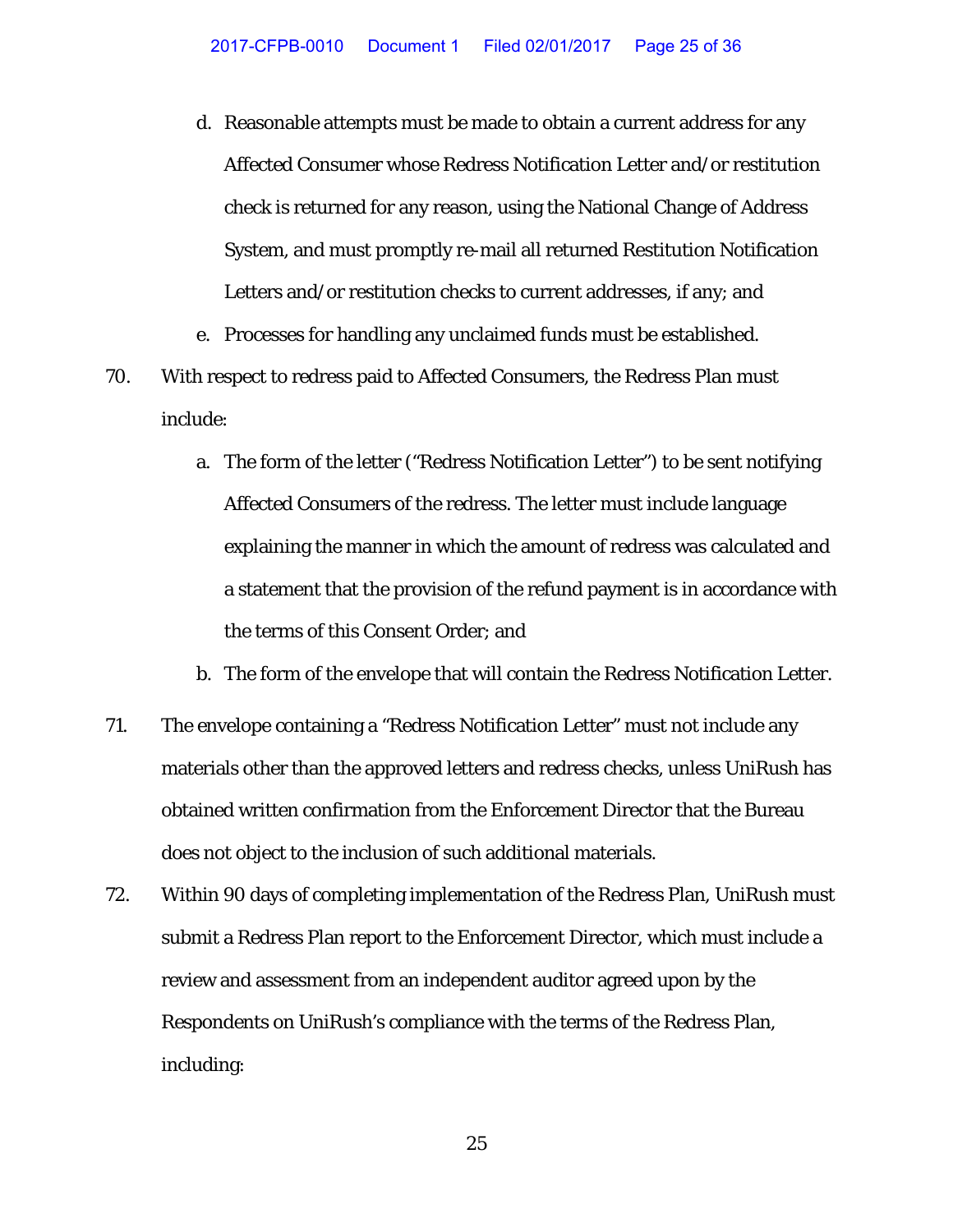- a. The methodology used to determine the population of Affected Consumers;
- b. The restitution amount for each Affected Consumer;
- c. The total number of Affected Consumers;
- d. The procedures used to issue and track redress payments;
- e. The amount, status, and planned disposition of all unclaimed redress payments; and
- f. The work of independent consultants that have been used, if any, to assist and review its execution of the Redress Plan.
- 73. Respondents must provide all relief to consumers required by this Consent Order, regardless of whether the total of such relief exceeds the amount reserved or deposited into a segregated account under this Section. If the amount of such relief exceeds the amounts required in the segregated accounts, Respondents are jointly and severally liable for such excess. Respondents may set forth each party's allocable share in the Allocation Agreement, but such agreement shall not be binding on the Bureau.
- 74. After completing the Redress Plan, if the amount of redress provided to Affected Consumers is less than \$10 million, within 30 days of the completion of the Redress Plan, Respondents must pay to the Bureau, by wire transfer to the Bureau or to the Bureau's agent, and according to the Bureau's wiring instructions, the difference between the amount of redress provided to Affected Consumers and \$10 million. Respondents' obligation to make this payment to the Bureau is joint and several. The Bureau may use these remaining funds to pay additional redress to Affected Consumers. If the Bureau determines, in its sole discretion, that additional redress is wholly or partially impracticable or otherwise inappropriate,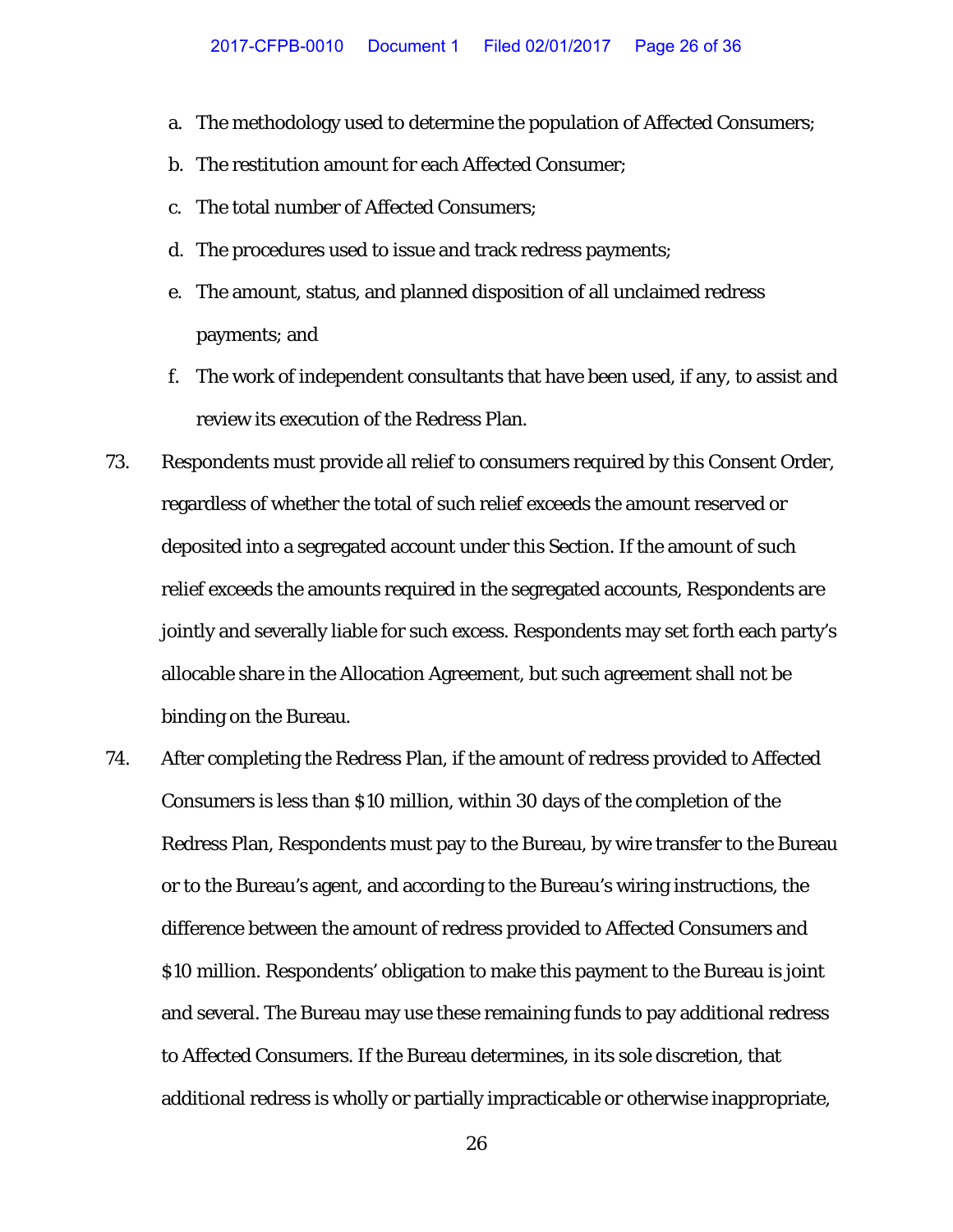or if funds remain after the additional redress is completed, the Bureau will deposit any remaining funds in the U.S. Treasury as disgorgement. A Respondent will have no right to challenge any actions that the Bureau or its representatives may take under this Section.

75. Respondents may not condition the payment of any redress to any Affected Consumer under this Consent Order on that Affected Consumer waiving any right.

## **XI Order to Pay Civil Money Penalties**

#### **IT IS FURTHER ORDERED** that:

- 76. Under section 1055(c) of the CFPA, 12 U.S.C. § 5565(c), by reason of the violations of law described in Section V of this Consent Order, and taking into account the factors in 12 U.S.C. § 5565(c)(3), Respondents must pay a civil money penalty of \$3 million to the Bureau. Respondents are jointly and severally liable for this obligation. Respondents may set forth each party's allocable share in the Allocation Agreement, but such agreement shall not be binding on the Bureau.
- 77. Within 10 days of the Effective Date, Respondents must pay the civil money penalty by wire transfer to the Bureau or to the Bureau's agent in compliance with the Bureau's wiring instructions.
- 78. The civil money penalties paid under this Consent Order will be deposited in the Civil Penalty Fund of the Bureau as required by section 1017(d) of the CFPA, 12 U.S.C. § 5497(d).
- 79. Respondents must treat the civil money penalties paid under this Consent Order as a penalty paid to the government for all purposes. Regardless of how the Bureau ultimately uses those funds, Respondents may not: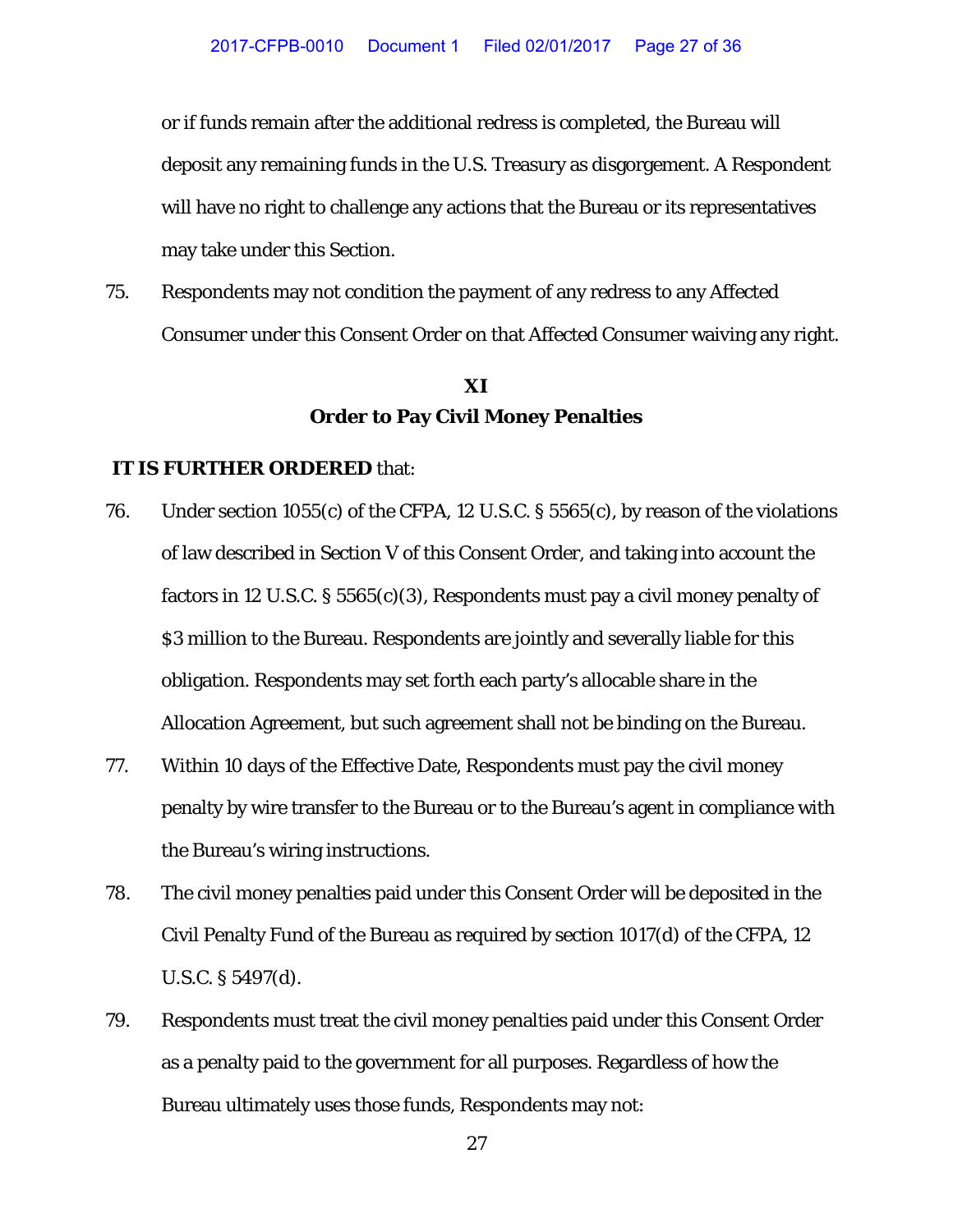- a. Claim, assert, or apply for a tax deduction, tax credit, or any other tax benefit for any civil money penalty paid under this Consent Order; or
- b. Seek or accept, directly or indirectly, reimbursement or indemnification from any source, including but not limited to payment made under any insurance policy, with regard to any civil money penalty paid under this Consent Order.
- 80. To preserve the deterrent effect of the civil money penalty in any Related Consumer Action, Respondents may not argue that they are entitled to, nor may they benefit by, any offset or reduction of any compensatory monetary remedies imposed in the Related Consumer Action because of the civil money penalties paid in this action (Penalty Offset). If the court in any Related Consumer Action grants such a Penalty Offset, Respondents must, within 30 days after entry of a final order granting the Penalty Offset, notify the Bureau, and pay the amount of the Penalty Offset to the U.S. Treasury. Such a payment will not be considered an additional civil money penalty and will not change the amount of the civil money penalty imposed in this action.

#### **XII**

#### **Additional Monetary Provisions**

#### **IT IS FURTHER ORDERED** that:

81. In the event of any default on Respondents' obligations to make payments under this Consent Order, interest, computed under 28 U.S.C. § 1961, as amended, will accrue on any outstanding amounts not paid from the date of default to the date of payment, and will immediately become due and payable.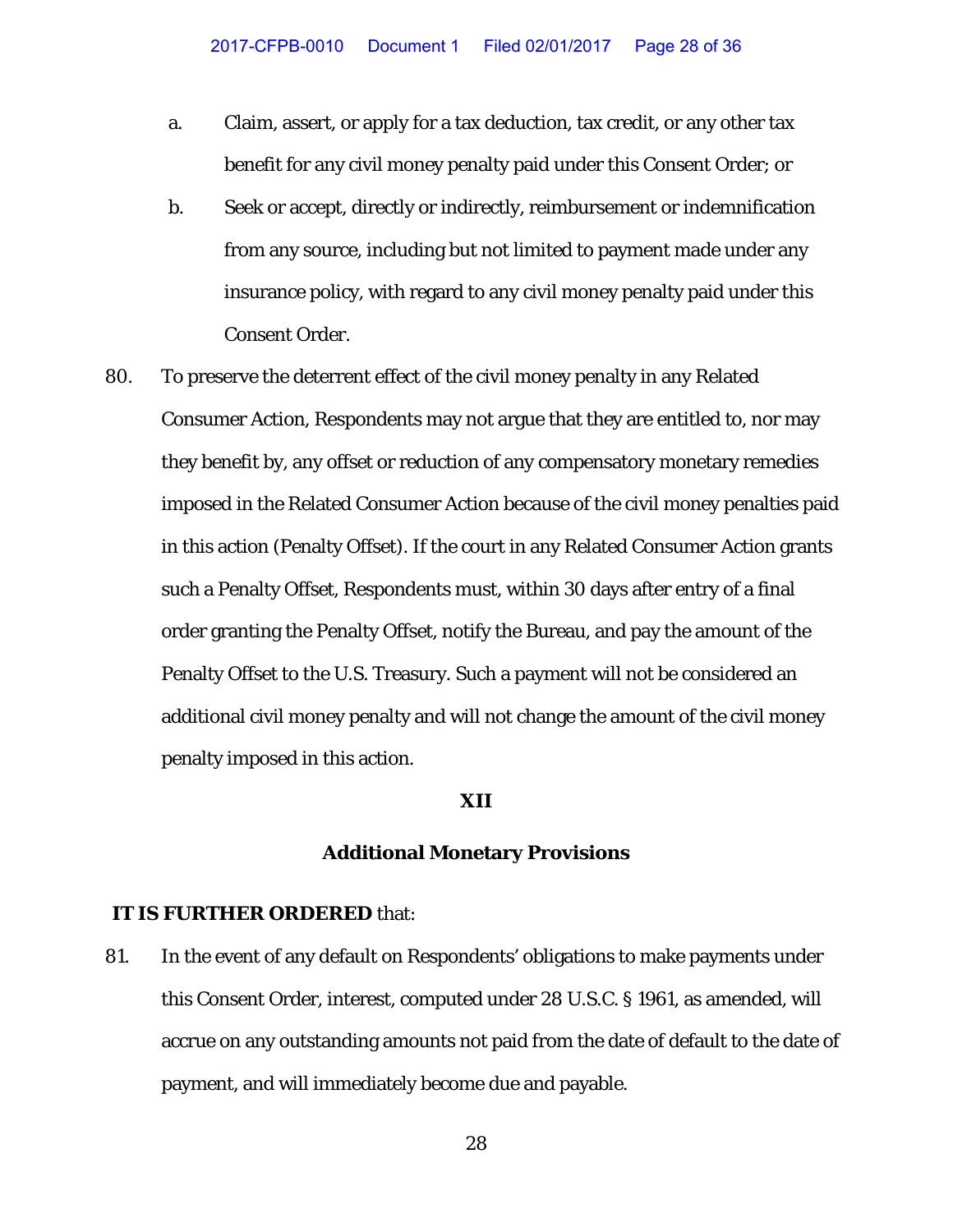- 82. Respondents must relinquish all dominion, control, and title to the funds paid to the fullest extent permitted by law and no part of the funds may be returned to Respondents.
- 83. Under 31 U.S.C. § 7701, each Respondent, unless it already has done so, must furnish to the Bureau its respective taxpayer identifying number, which may be used for purposes of collecting and reporting on any delinquent amount arising out of this Consent Order.
- 84. Within 30 days of the entry of a final judgment, consent order, or settlement in a Related Consumer Action, any Respondent to the Consent Order that was party to the Related Consumer Action must notify the Enforcement Director of the final judgment, consent order, or settlement in writing. That notification must indicate the amount of redress, if any, that Respondent paid or is required to pay to consumers and describe the consumers or classes of consumers to whom that redress has been or will be paid.

#### **XIII**

### **Reporting Requirements**

#### **IT IS FURTHER ORDERED** that:

85. Respondents to the Consent Order must notify the Bureau of any development that may affect their respective compliance obligations arising under this Consent Order, including but not limited to, a dissolution, assignment, sale, merger, or other action that would result in the emergence of a successor company; the creation or dissolution of a subsidiary, parent, or affiliate that engages in any acts or practices subject to this Consent Order; the filing of any bankruptcy or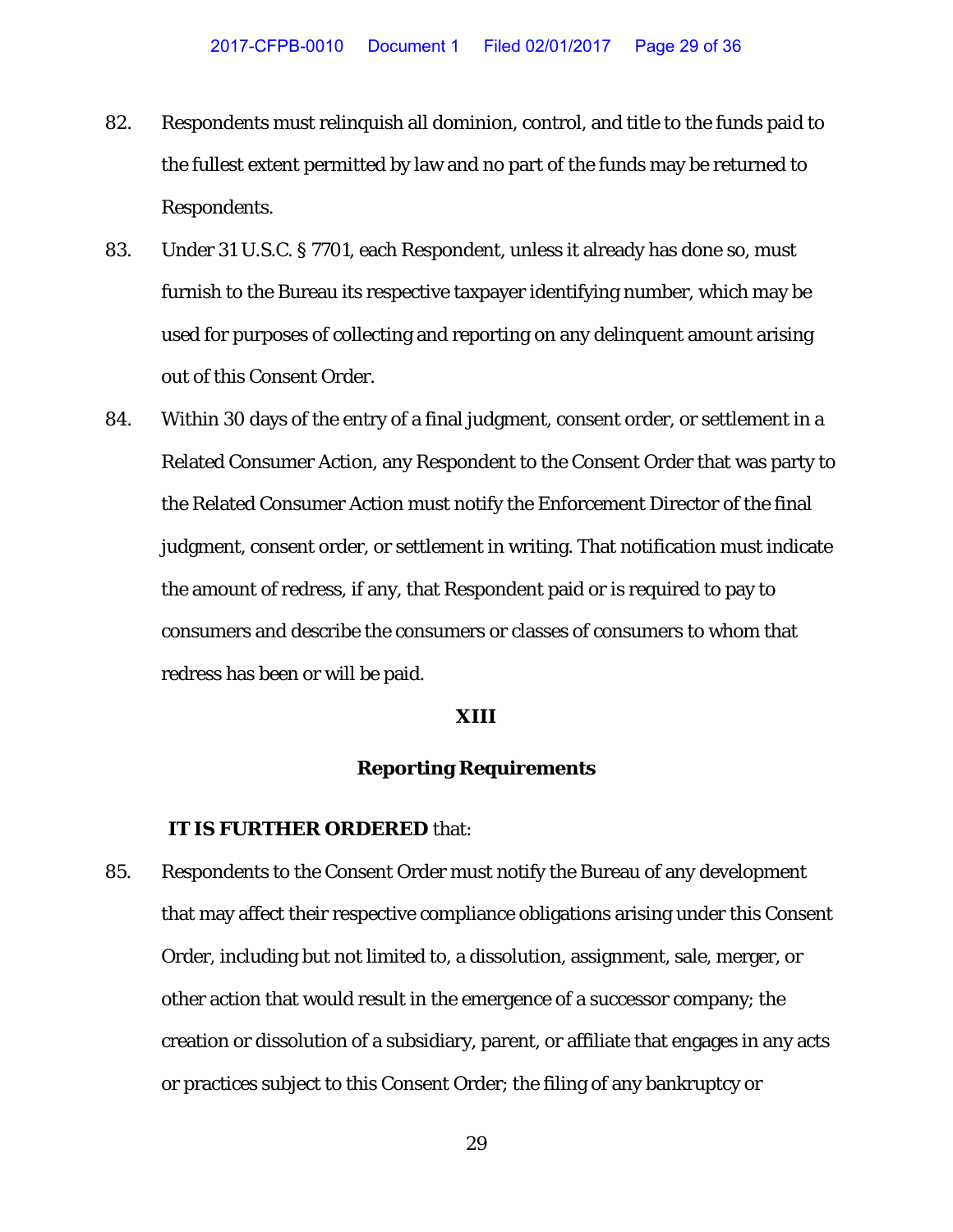insolvency proceeding by or against Respondent; or a change in the Respondent's name or address. The Respondent must provide this notice, if practicable, at least 30 days before the development, but in any case no later than 14 days after the development.

- 86. Within 120 days of the Effective Date, and again one year after the Effective Date, each Respondent must submit to the Enforcement Director an accurate written compliance progress report (Compliance Report) that has been approved by the each Respondent's respective Board, which, at a minimum:
	- a. Describes in detail the manner and form in which Respondent has complied with this Consent Order; and
	- b. Attaches a copy of each Order Acknowledgment obtained under Section XIV, unless previously submitted to the Bureau.

#### **XIV**

#### **Order Distribution and Acknowledgment**

### **IT IS FURTHER ORDERED** that:

- 87. Within 60 days of the Effective Date, each Respondent must deliver a copy of this Consent Order to each of its board members and executive officers, as well as to any managers, employees, service providers, or other agents and representatives who have responsibilities related to the subject matter of the Consent Order.
- 88. For 5 years from the Effective Date, each Respondent must deliver a copy of this Consent Order to any business entity resulting from any change in structure referred to in Section XIII, any future board members and executive officers, as well as to any managers, employees, service providers, or other agents and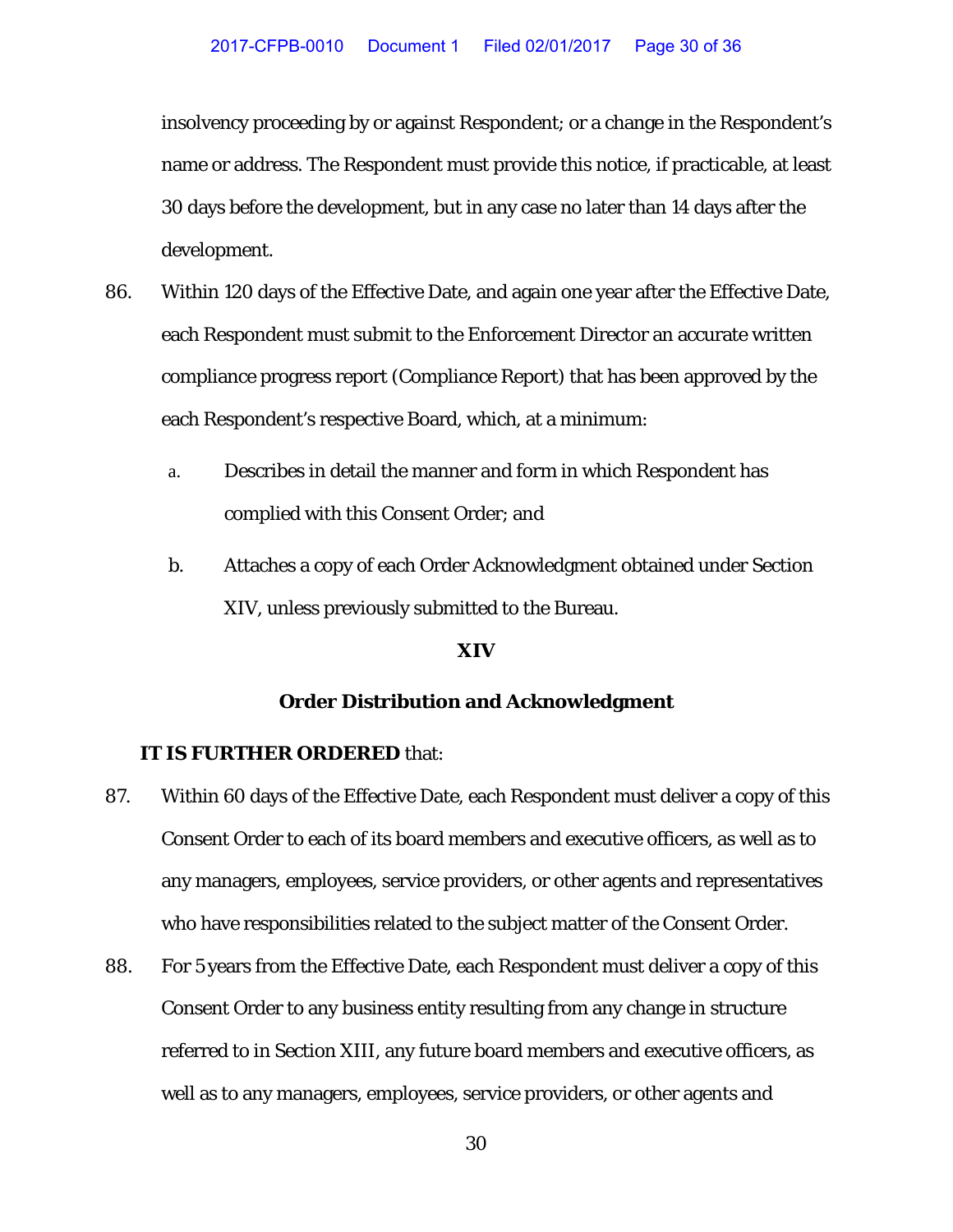representatives who will have responsibilities related to the subject matter of the Consent Order before they assume their responsibilities.

89. Each Respondent must secure a signed and dated statement acknowledging receipt of a copy of this Consent Order, ensuring that any electronic signatures comply with the requirements of the E-Sign Act, 15 U.S.C. § 7001 *et seq.*, within 30 days of delivery, from all persons receiving a copy of this Consent Order under this Section.

## **XV**

## **Recordkeeping**

### **IT IS FURTHER ORDERED** that:

- 90. Each Respondent must create, or if already created, must retain for at least 5 years from the Effective Date, the following business records:
	- a. All documents and records necessary to demonstrate full compliance with each provision of this Consent Order, including all submissions to the Bureau; and
	- b. All documents and records pertaining to the Redress Plan, described in Section X above.
- 91. Each Respondent must retain the documents identified in Paragraph 90 for the duration of the Consent Order.
- 92. Each Respondent must make the documents identified in Paragraph 90 available to the Bureau upon the Bureau's request.

## **XVI**

## **Notices**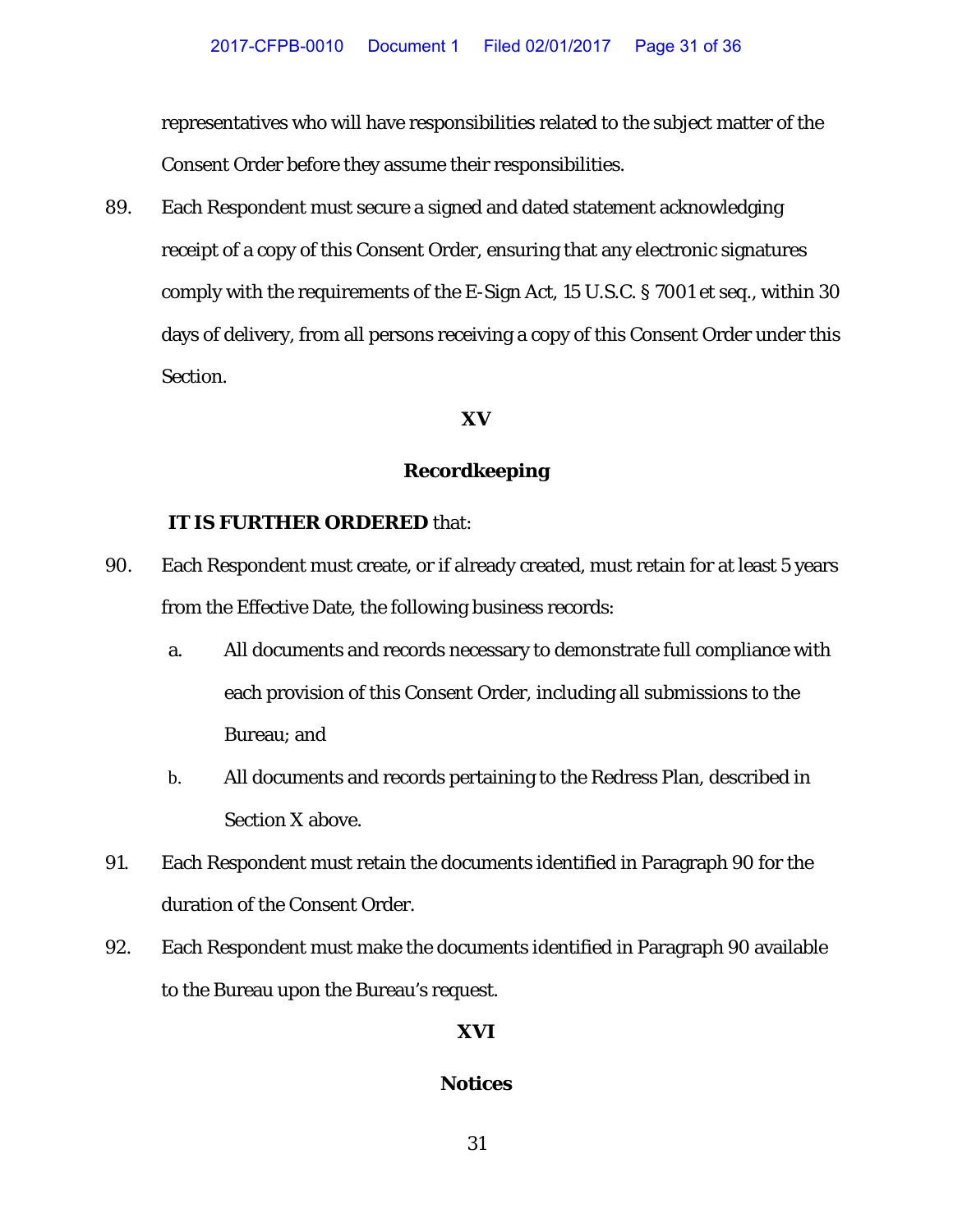#### **IT IS FURTHER ORDERED** that:

- 93.Unless otherwise directed in writing by the Bureau, each Respondent must provide all submissions, requests, communications, or other documents relating to this Consent Order in writing, with the subject line, "*In re UniRush LLC and MasterCard International Incorporated*, File No. 2017-CFPB-0010," and send them as described in subparagraphs (a) or (b). Each Respondent shall provide to the other Respondent a copy of any notice such Respondent provides to the Bureau and the Bureau shall provide a copy of a notice to a Respondent to the other Respondent.
	- a. By overnight courier (not the U.S. Postal Service), as follows:

Assistant Director for Enforcement Consumer Financial Protection Bureau ATTENTION: Office of Enforcement 1625 Eye Street, N.W. Washington D.C. 20006; or

b. By first-class mail to the below address and contemporaneously by email

to Enforcement\_Compliance@cfpb.gov and any other email address as

directed in writing by the Bureau:

Assistant Director for Enforcement Consumer Financial Protection Bureau ATTENTION: Office of Enforcement 1625 Eye Street, N.W. Washington D.C. 20006

## **XVII**

#### **Cooperation with the Bureau**

#### **IT IS FURTHER ORDERED** that: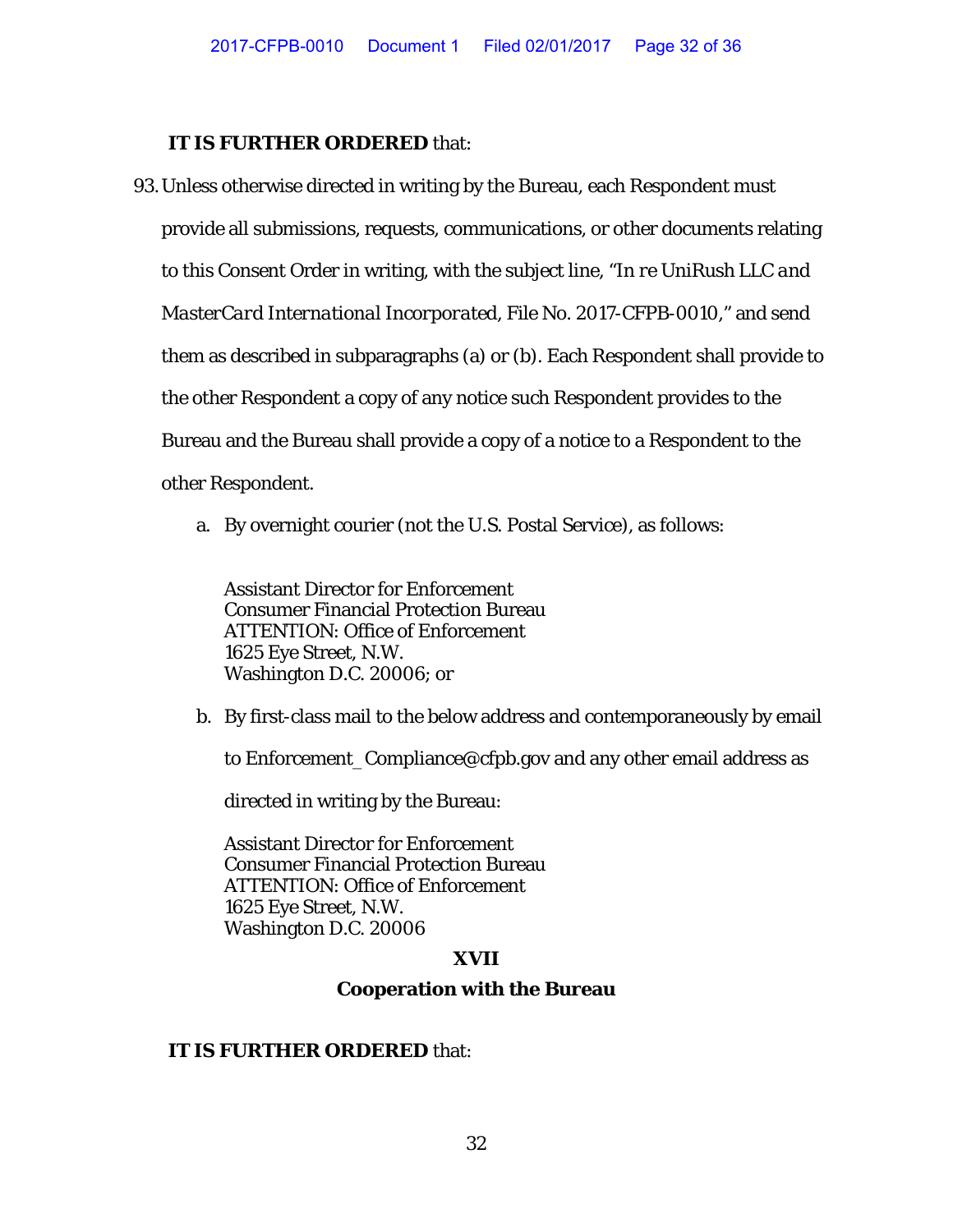94. Each Respondent must cooperate fully with the Bureau in this matter and in any investigation related to or associated with the conduct described in Section V. Each Respondent must provide truthful and complete information, evidence, and testimony. Each Respondent must cause its officers, employees, representatives, or agents to appear for interviews, discovery, hearings, trials, and any other proceedings that the Bureau may reasonably request upon 5 days written notice, or other reasonable notice, at such places and times as the Bureau may designate, without the service of compulsory process.

## **XVIII Compliance Monitoring**

**IT IS FURTHER ORDERED** that, to monitor Respondents' compliance with this Consent Order:

- 95. Within 30 days of receipt of a written request from the Bureau, each Respondent must submit additional Compliance Reports or other requested information, which must be made under penalty of perjury; provide sworn testimony; or produce documents.
- 96. For purposes of this Section, the Bureau may communicate directly with Respondents, unless Respondents retain counsel related to these communications.
- 97. Respondents must permit Bureau representatives to interview any employee or other person affiliated with Respondents who has agreed to such an interview. The person interviewed may have counsel present.
- 98. Nothing in this Consent Order will limit the Bureau's lawful use of civil investigative demands under 12 C.F.R. § 1080.6 or other compulsory process.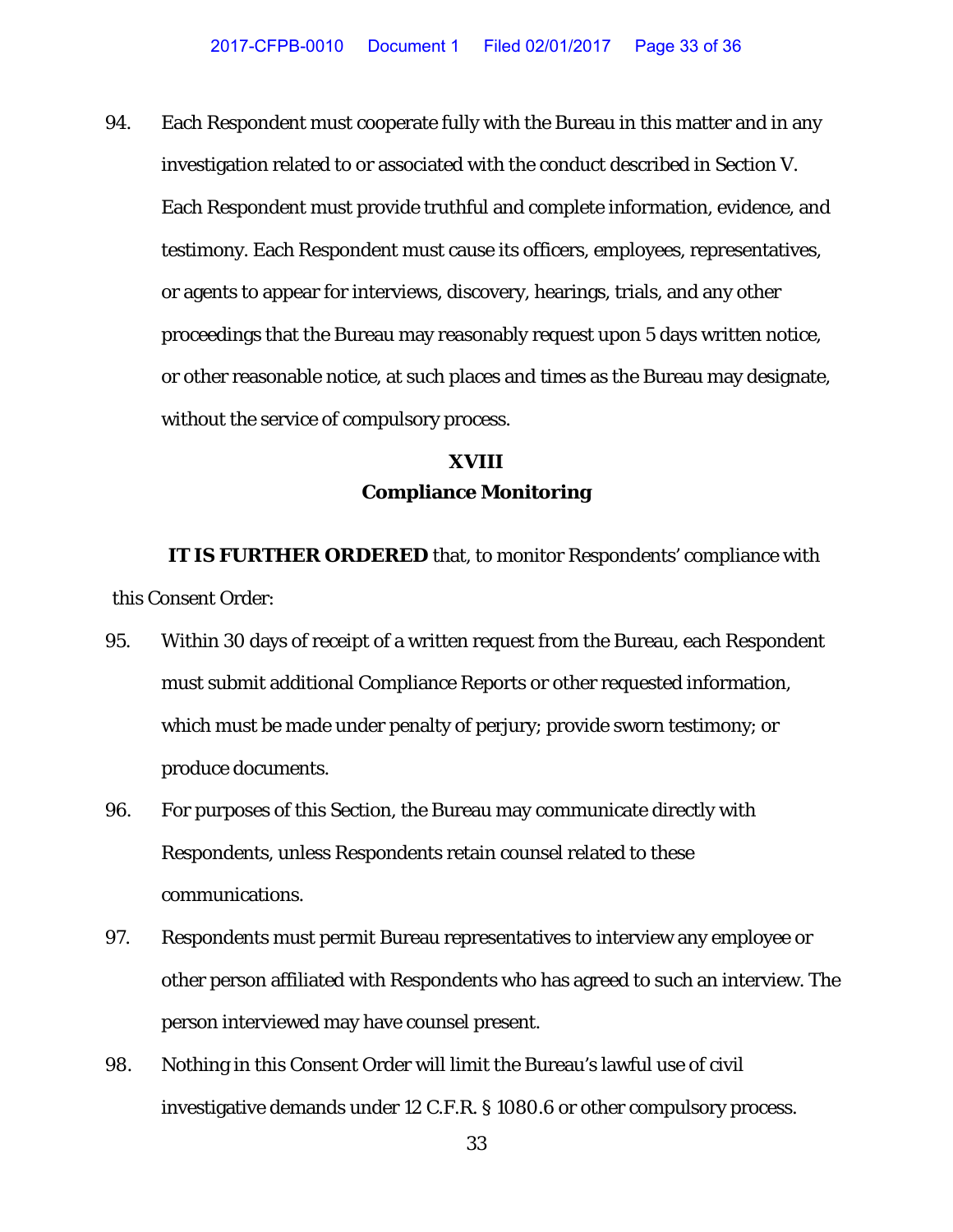99. For the duration of the Consent Order in whole or in part, Respondents agree to be subject to the Bureau's supervisory authority under 12 U.S.C. § 5514. Consistent with 12 C.F.R. § 1091.111, Respondents may not petition for termination of supervision under 12 C.F.R. § 1091.113.

# **XIX Modifications to Non-Material Requirements**

#### **IT IS FURTHER ORDERED** that:

- 100. Any Respondent may seek a modification to non-material requirements of this Consent Order (*e.g*., reasonable extensions of time and changes to reporting requirements) by submitting a written request to the Enforcement Director.
- 101. The Enforcement Director may, in his/her discretion, modify any non-material requirements of this Consent Order (*e.g*., reasonable extensions of time and changes to reporting requirements) if he/she determines good cause justifies the modification. Any such modification by the Enforcement Director must be in writing.

## **XX Administrative Provisions**

- 102. The provisions of this Consent Order do not bar, estop, or otherwise prevent the Bureau, or any other governmental agency, from taking any other action against Respondents, except as described in Paragraph 103.
- 103. The Bureau releases and discharges Respondents from all potential liability for law violations that the Bureau has or might have asserted based on the practices described in Section V of this Consent Order, to the extent such practices occurred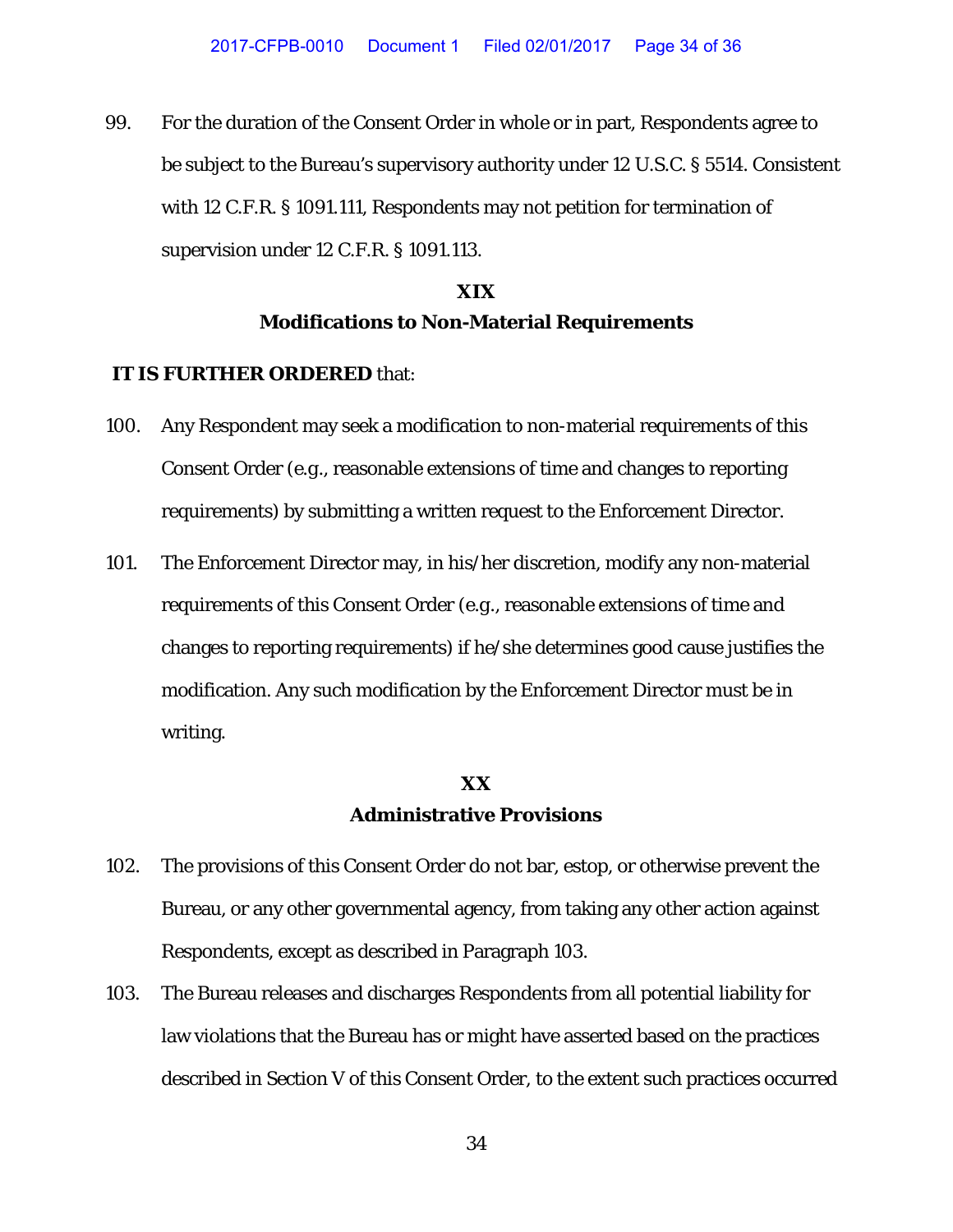before the Effective Date and the Bureau knows about them as of the Effective Date. The Bureau may use the practices described in this Consent Order in future enforcement actions against Respondents and their affiliates, including, without limitation, to establish a pattern or practice of violations or the continuation of a pattern or practice of violations or to calculate the amount of any penalty. This release does not preclude or affect any right of the Bureau to determine and ensure compliance with the Consent Order, or to seek penalties for any violations of the Consent Order.

- 104. This Consent Order is intended to be, and will be construed as, a final Consent Order issued under section 1053 of the CFPA, 12 U.S.C. § 5563, and expressly does not form, and may not be construed to form, a contract binding the Bureau or the United States.
- 105. This Consent Order will terminate 5 years from the Effective Date or 5 years from the most recent date that the Bureau initiates an action alleging any violation of the Consent Order by any Respondent. If such action is dismissed or the relevant adjudicative body rules that any Respondent did not violate any provision of the Consent Order, and the dismissal or ruling is either not appealed or upheld on appeal, then the Consent Order will terminate as though the action had never been filed. The Consent Order will remain effective and enforceable until such time, except to the extent that any provisions of this Consent Order have been amended, suspended, waived, or terminated in writing by the Bureau or its designated agent.
- 106. Calculation of time limitations will run from the Effective Date and be based on calendar days, unless otherwise noted.